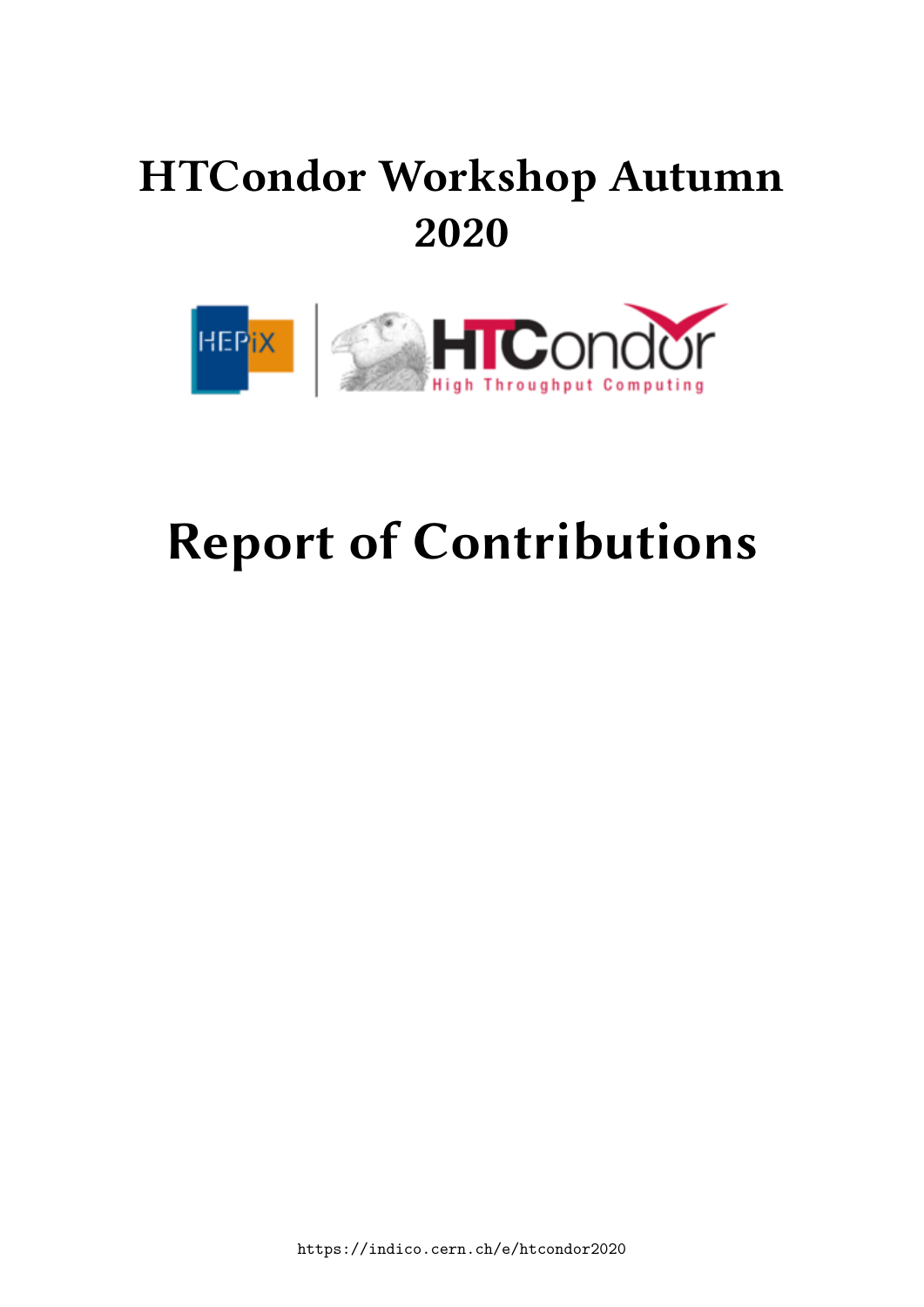Contribution ID: **1** Type: **not specified**

### **Lightweight Site-Specific Dask Integration for HTCondor at CHTC**

*Friday, September 25, 2020 3:45 PM (20 minutes)*

Dask is an increasingly-popular tool for both low-level and high-level parallelism in the Scientific Python ecosystem. I will discuss efforts at the Center for High Throughput Computing at UW-Madison to enable users to run Dask-based work on our HTCondor pool. In particular, we have developed a "wrapper package" based on existing work in the Dask ecosystem that lets Dask spawn workers in the CHTC pool without users needing to be aware of the infrastructure constraints we are operating under. We believe this approach is useful as a lightweight alternative to dedicated, bespoke infrastructure like Dask Gateway.

### **Desired slot length**

#### **Speaker release**

Yes

**Primary author:** Mr SELMECI, Matyas (University of Wisconsin - Madison) **Co-author:** BOCKELMAN, Brian Paul (University of Wisconsin Madison (US)) **Presenter:** Mr SELMECI, Matyas (University of Wisconsin - Madison) **Session Classification:** Workshop session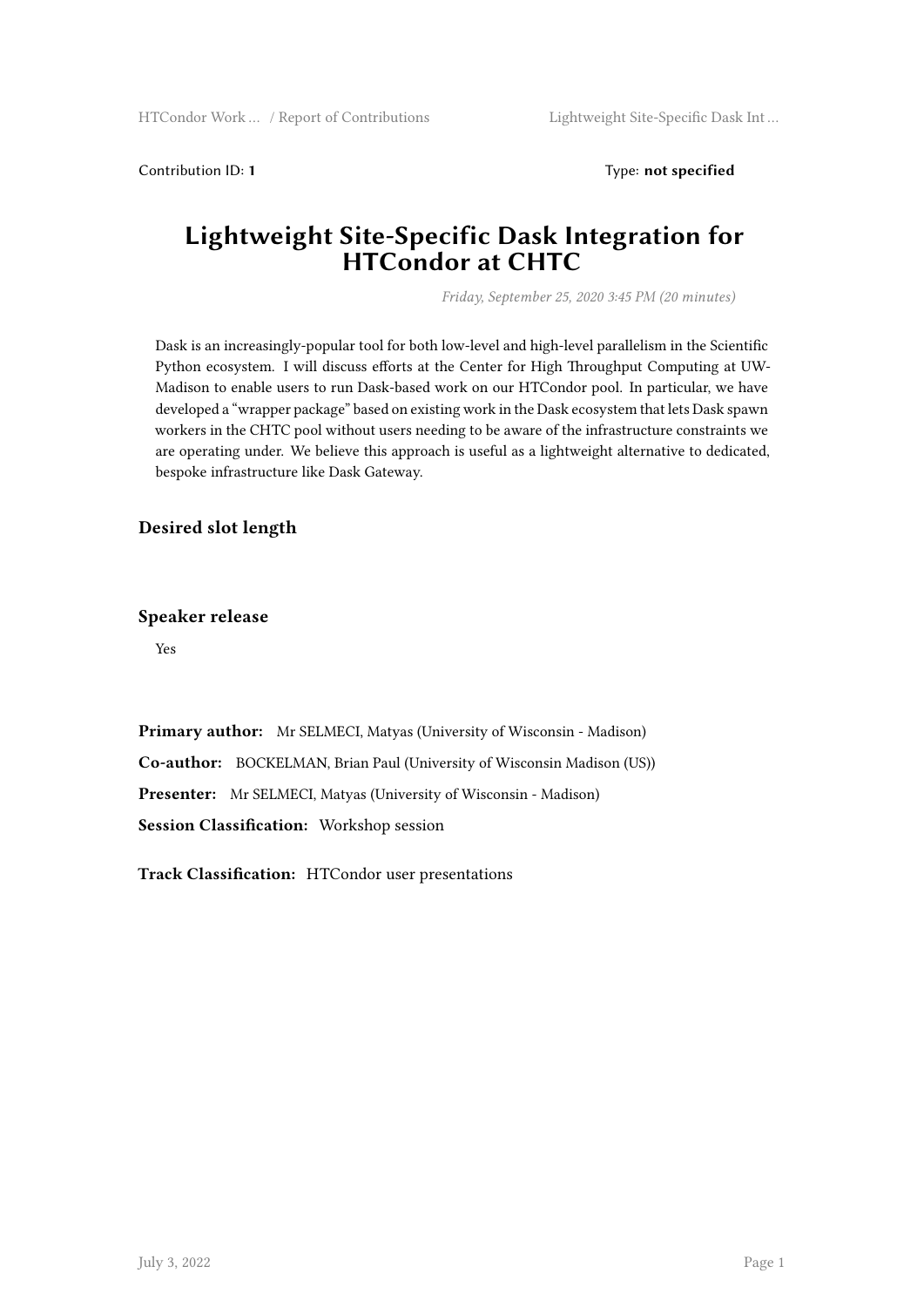**Contribution ID: 2** Type: **not specified** 

### **HTCondor in Production: Seamlessly automating maintenance, OS and HTCondor updates, all integrated with HTCondor's scheduling**

*Thursday, September 24, 2020 3:35 PM (20 minutes)*

Our HTC cluster using HTCondor has been set up at Bonn University in 2017/2018. All infrastructure is fully puppetised, including the HTCondor configuration.

OS updates are fully automated, and necessary reboots for security patches are scheduled in a staggered fashion backfilling all draining nodes with short jobs to maximize throughput. Additionally, draining can also be scheduled for planned maintenance periods (with optional backfilling) and tasks to be executed before a machine is rebooted or shutdown can be queued. This is combined with a series of automated health checks with large coverage of temporary and long-term machines failures or overloads, and monitoring performed using Zabbix.

In the last year, heterogeneous ressources with different I/O capabilities have been integrated and MPI support has been added. All jobs run inside Singularity containers allowing also for interactive,

graphical sessions with GPU access.

#### **Desired slot length**

20

#### **Speaker release**

Yes

**Primary author:** FREYERMUTH, Oliver (University of Bonn (DE))

**Co-author:** WIENEMANN, Peter (University of Bonn (DE))

**Presenter:** FREYERMUTH, Oliver (University of Bonn (DE))

**Session Classification:** Workshop session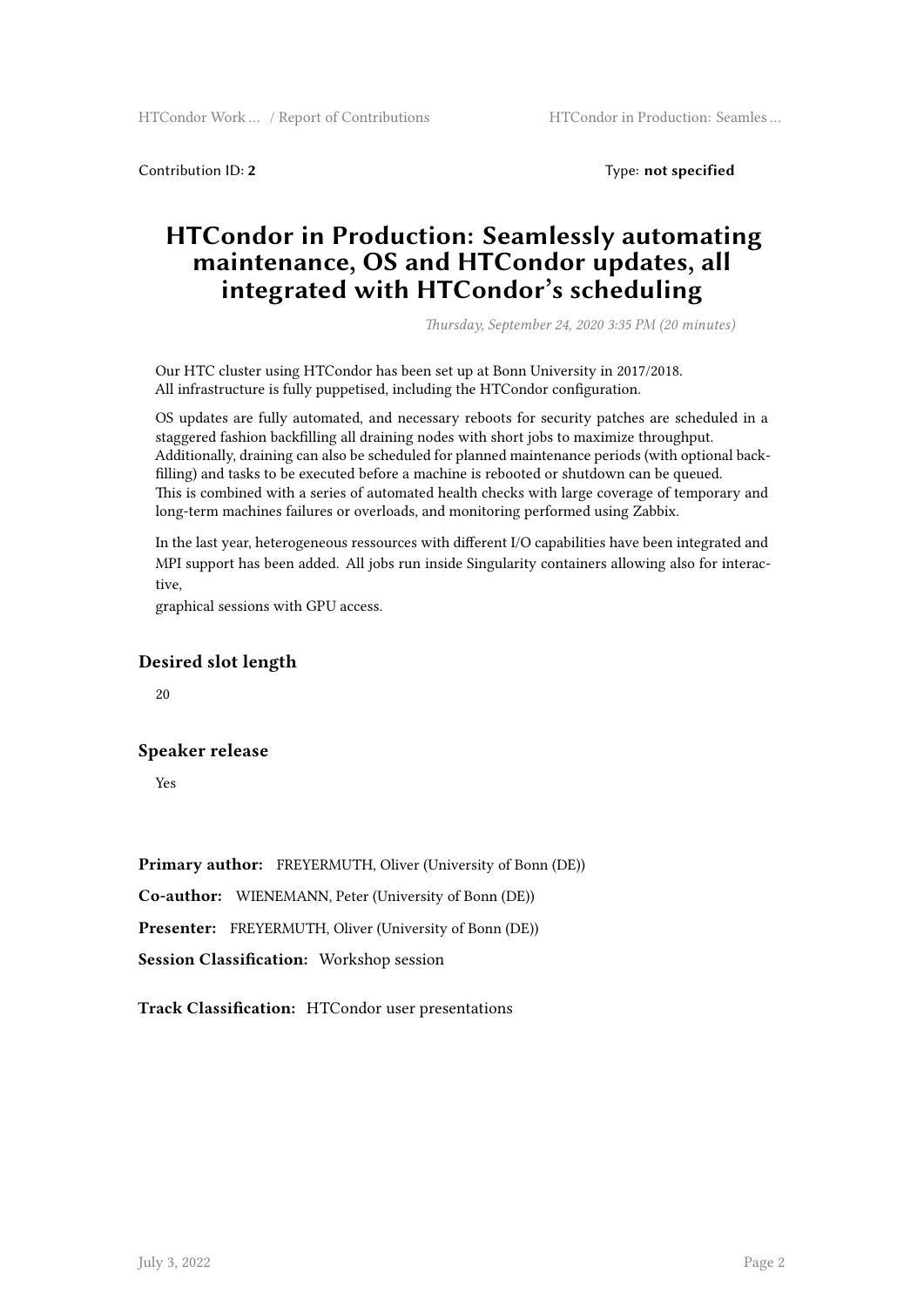Contribution ID: **3** Type: **not specified**

### **Archival, anonymization and presentation of HTCondor logs with GlideinMonitor**

*Tuesday, September 22, 2020 4:40 PM (20 minutes)*

GlideinWMS is a pilot framework to provide uniform and reliable HTCondor clusters using heterogeneous and unreliable resources. The Glideins are pilot jobs that are sent to the selected nodes, test them, set them up as desired by the user jobs, and ultimately start an HTCondor schedd to join an elastic pool. These Glideins collect information that is very useful to evaluate the health and efficiency of the worker nodes and invaluable to troubleshoot when something goes wrong. This includes local stats, the results of all the tests, and the HTCondor log files, and it is packed and sent to the GlideinWMS Factory.

Access to these logs for developers takes long back and forth with Factory operators and manual digging into files. Furthermore, these files contain information like user IDs and email and IP addresses, that we want to protect and limit access to.

GlideinMonitor is a Web application to make these logs more accessible and useful:

- it organizes the logs in an efficient compressed archive

- it allows to search, unpack, and inspect them, all in a convenient and secure Web interface

- via plugins like the log anonymizer, it can redact protected information preserving the parts useful for troubleshooting

#### **Desired slot length**

#### **Speaker release**

Yes

**Primary author:** MAMBELLI, Marco (University of Chicago (US))

**Co-authors:** HEIN, Thomas; YANCEY, Mirica

**Presenter:** MAMBELLI, Marco (University of Chicago (US))

**Session Classification:** Workshop session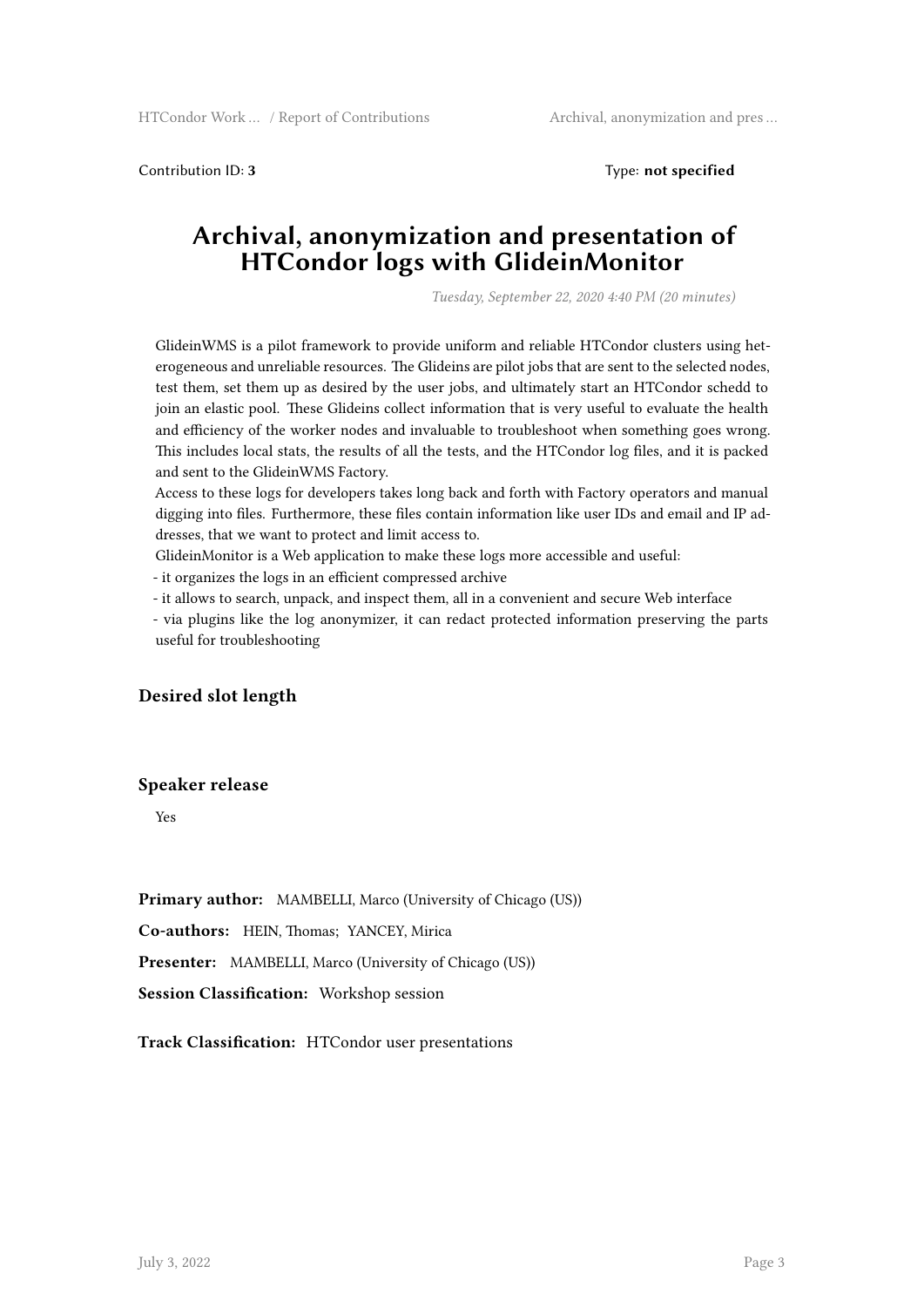Contribution ID: **4** Type: **not specified**

# **HTCondor deployment at CC-IN2P3**

*Monday, September 21, 2020 4:55 PM (20 minutes)*

In recent months the HTCondor has been the main workload management system for the Grid environment at CC-IN2P3. The computing cluster consists of ~640 worker nodes of various types which deliver in a total of ~27K execution slots (including hyperthreading). The system supports LHC experiments (Alice, Atlas, CMS, and LHCb) under the umbrella of the Worldwide LHC Computing Grid (WLCG) as a Tier 1 site and other various experiments and research groups under the umbrella of European Grid Infrastructure (EGI). This presentation will provide a brief description of the installation, the configuration aspects of the HTCondor cluster. Besides, we will present the use of the HTCondor-CE grid gateway at CC-IN2P3.

### **Desired slot length**

#### **Speaker release**

Yes

**Primary authors:** RIGAUD , Bertrand (CCIN2P3/CNRS); Dr VAMVAKOPOULOS, Emmanouil (CCIN2P3/CNRS); COCHARD, Guillaume (CCIN2P3/CNRS); HAMAR, Vanessa (CCIN2P3/CNRS)

**Presenter:** Dr VAMVAKOPOULOS, Emmanouil (CCIN2P3/CNRS)

**Session Classification:** Workshop session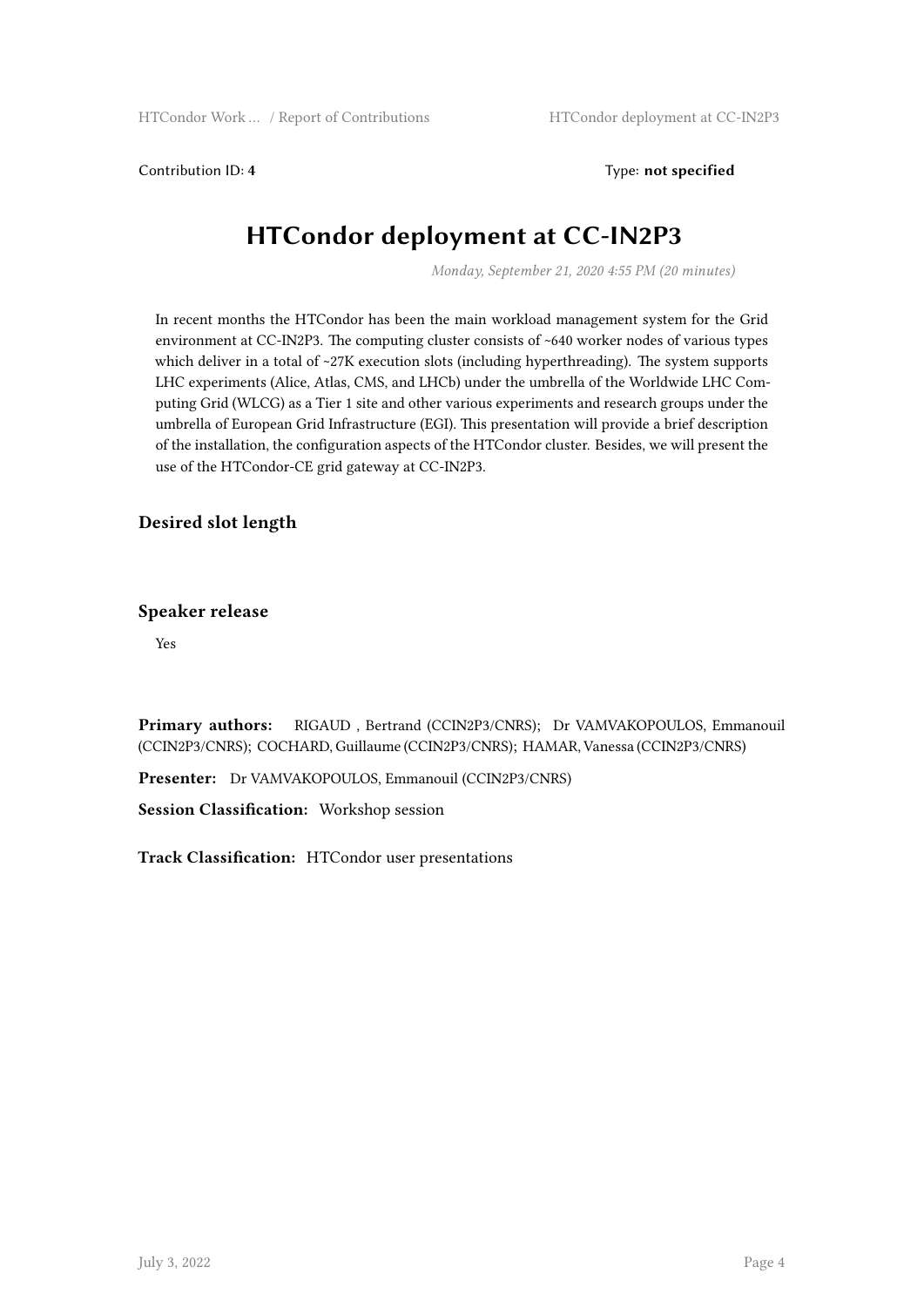Contribution ID: **5** Type: **not specified**

### **Challenge of the Migration of the RP-Coflu-Cluster @ CERN**

*Wednesday, September 23, 2020 5:40 PM (20 minutes)*

The Coflu Cluster, also known as the Radio-Protection (RP) Cluster, started as an experimental project at CERN involving a few standard desktop computers, in 2007. It was envisaged to have a job scheduling system and a common storage space so that multiple Fluka simulations could be run in parallel and monitored, utilizing a custom built and easy-to-use web-interface.

Abstract The infrastructure is composed of approximately 500 cores, and relies on HTCondor as an open-source high-throughput computing software framework for the execution of Fluka simulation jobs. Before the migration that was carried out over these last three months, nodes where running under Scientific Linux 6 and HT Condor mostly in the latest HT Condor 7 version. The web interface—based on JavaScript and PHP—allowing job submission was relying intensively on the Quill database hosted in CERN's "database on demand" infrastructure.

Abstract In this talk, we discuss the challenges of migrating HTCondor to its latest version on our infrastructure, which required solving different challenges: replacing the Quill database used intensively in the web interface for supporting the submission and management of jobs, updating a whole system with the least interruption of the production, by gradually migrating its components to both the latest version of HT Condor and Centos 7.

Abstract We then terminate this presentation by the project of migrating this infrastructure to the CERN HT Condor pool.

**Desired slot length**

#### **Speaker release**

Yes

**Primary authors:** OUVRARD, Xavier Eric (CERN); THEIS, Chris (CERN)

**Presenter:** OUVRARD, Xavier Eric (CERN)

**Session Classification:** Workshop session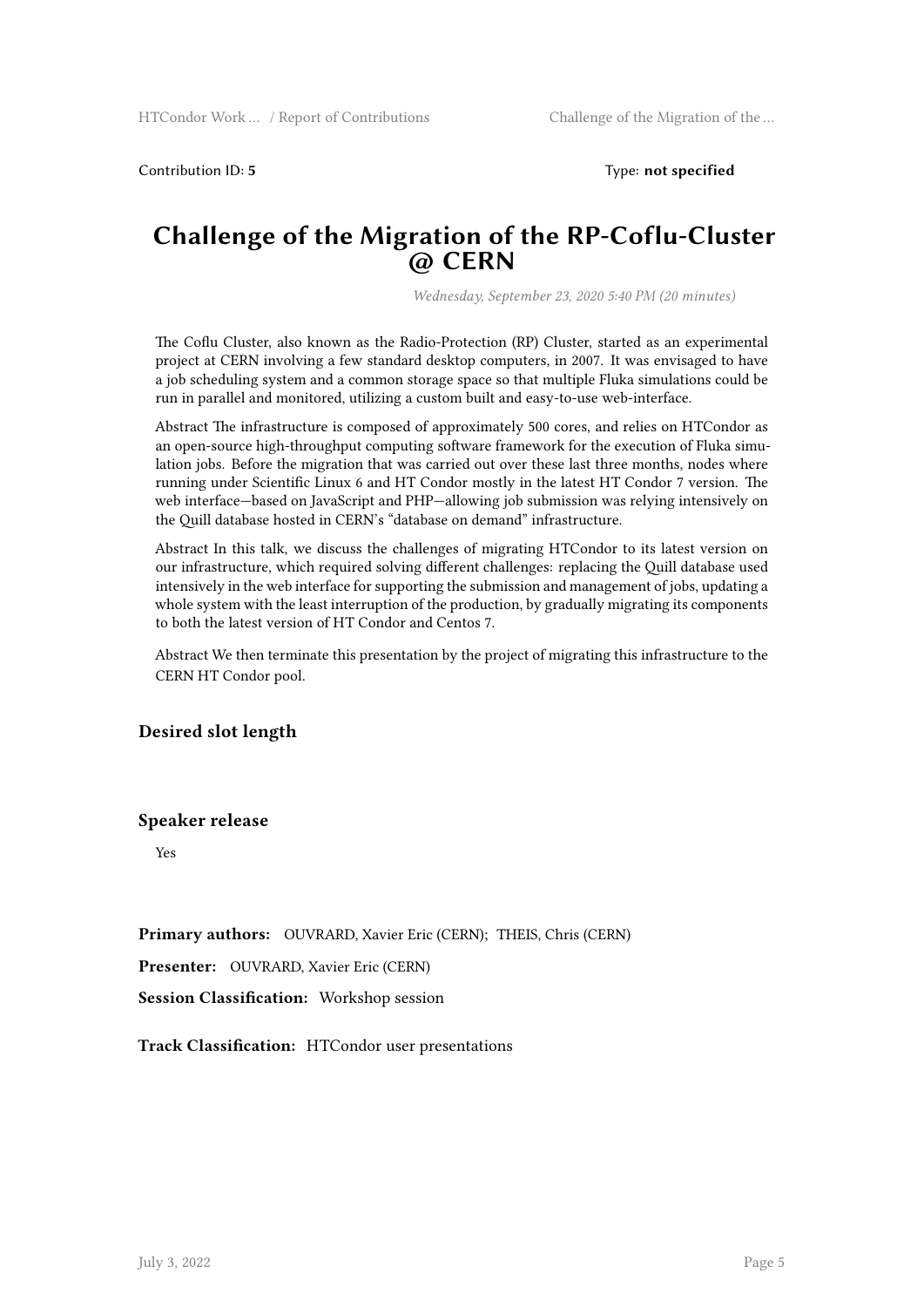Contribution ID: 7 Type: **not specified** 

# **HPC backfill with HTCondor at CERN**

*Thursday, September 24, 2020 5:20 PM (20 minutes)*

The bulk of computing at CERN consists of embarrassingly parallel HTC use cases (Jones, Fernandez-Alavarez et al), however for MPI applications for e.g. Accelerator Physics and Engineering, a dedicated HPC cluster running SLURM is used.

In order to optimize utilization of the HPC cluster, idle nodes in SLURM cluster are backfilled with Grid HTC workloads. This talk will detail the CondorCE setup that enables backfill to the SLURM HPC cluster with pre-emptable Grid jobs.

#### **Desired slot length**

15

#### **Speaker release**

Yes

**Primary authors:** LLOPIS SANMILLAN, Pablo (CERN); HØIMYR, Nils (CERN)

**Co-authors:** FIELD, Laurence (CERN); FERNANDEZ ALVAREZ, Luis (CERN); JONES, Ben (CERN)

**Presenter:** LLOPIS SANMILLAN, Pablo (CERN)

**Session Classification:** Workshop session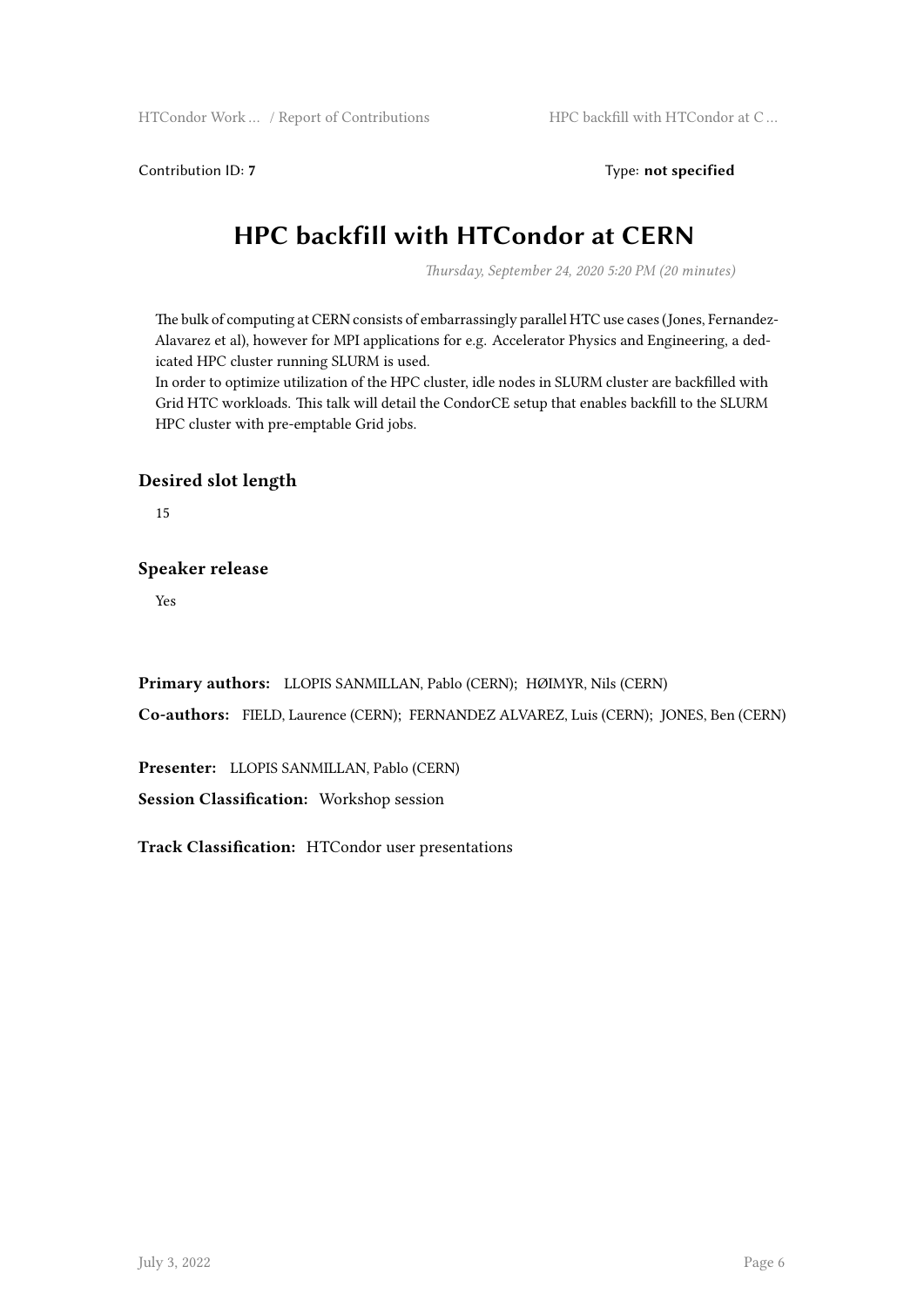Contribution ID: 8 Type: not specified

### **Replacing CREAM-CE with HTCondor-CE: the INFN-T1 experience**

*Wednesday, September 23, 2020 3:25 PM (20 minutes)*

CNAF started working with the HTCondor Computing Element from May 2018, planning to move its Tier-1 Grid Site based on CREAM-CE and LSF Batch System to use HTCondor-CE and HTCondor. The phase out of CREAM and LSF was completed by spring 2020. This talk describes our experience with the new system, with particular focus on HTCondor-CE.

### **Desired slot length**

#### **Speaker release**

Yes

**Primary authors:** DAL PRA, Stefano (Universita e INFN, Bologna (IT)); CHIERICI, Andrea (INFN-C-NAF); MICHELOTTO, DIEGO (INFN - National Institute for Nuclear Physics)

**Presenter:** DAL PRA, Stefano (Universita e INFN, Bologna (IT))

**Session Classification:** Workshop session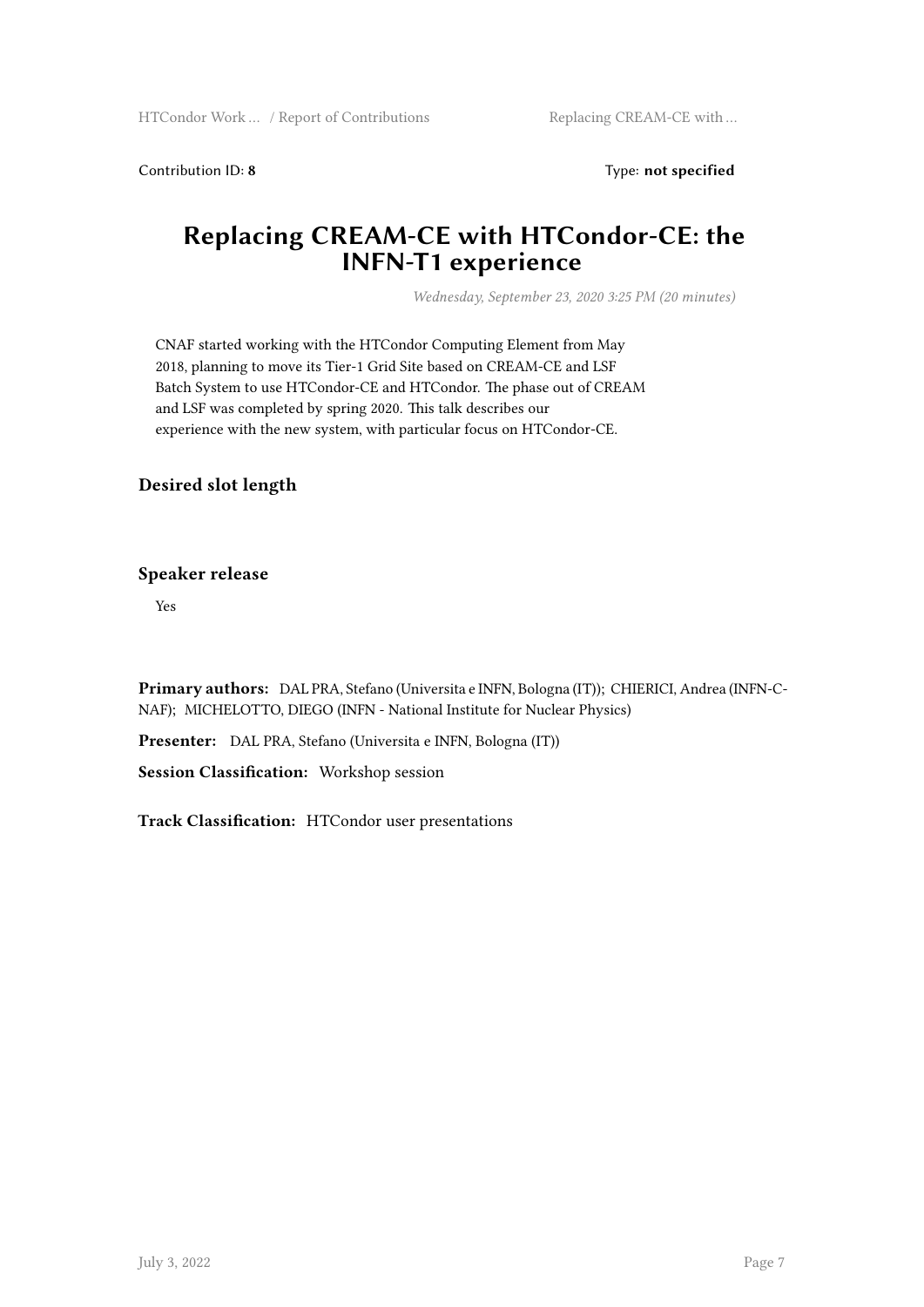Contribution ID: 9 Type: not specified

### **Replacing LSF with HTCondor: the INFN-T1 experience.**

*Monday, September 21, 2020 5:15 PM (20 minutes)*

CNAF started working with HTCondor during spring 2018, planning to move its Tier-1 Grid Site based on CREAM-CE and LSF Batch System to HTCondor-CE and HTCondor. The phase out of CREAM and LSF was completed by spring 2020. This talk describes our experience with the new system, with particular focus on HTCondor .

### **Desired slot length**

#### **Speaker release**

Yes

**Primary author:** DAL PRA, Stefano (Universita e INFN, Bologna (IT))

**Co-authors:** CHIERICI, Andrea (INFN-CNAF); MICHELOTTO, DIEGO (INFN - National Institute for Nuclear Physics); FORNARI, Federico; Dr SERGI, Giusy (CNAF)

**Presenter:** DAL PRA, Stefano (Universita e INFN, Bologna (IT))

**Session Classification:** Workshop session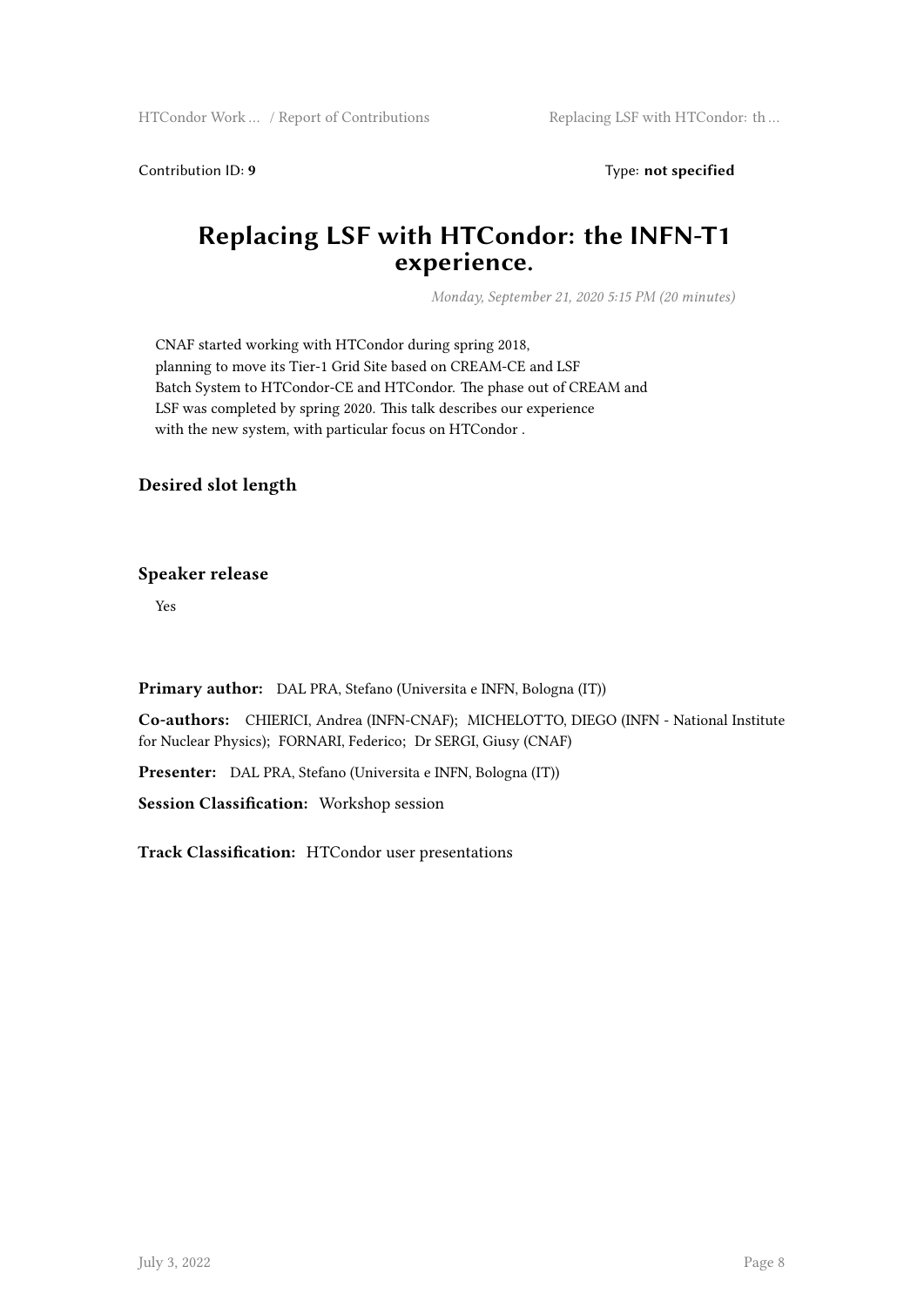Contribution ID: 10 **Type:** not specified

### **Combining cloud-native workflows with HTCondor jobs**

*Thursday, September 24, 2020 3:15 PM (20 minutes)*

The majority of physics analysis jobs at CERN are run on high-throughput computing batch systems such as HTCondor. However, not everyone has access to computing farms, e.g. theorist wanting to make use of CMS Open Data, and for reproducible workflows more backend-agnostic approaches are desirable. The industry standard here are containers leveraged with Kubernetes, for which computing resources can easily be acquired on-demand using public cloud offerings. This causes a disconnect between how current HEP physics analysis are performed and how they could be reused: when developing a fully "cloud native" computing approach for physics analysis, one still needs to have access to the ten-thousands of cores available on classical batch system to have sufficient resources for the data processing.

In this presentation, I will demonstrate how complex physics analysis workflows that are written and scheduled using a rather small Kubernetes cluster can make use of CERN's HTCondor installation. An "operator" is used to submit jobs to HTCondor and—once completed—collect the results and continue the workflow in the cloud. The audience will also learn the important role that software containers and Kubernetes play in the context of open science.

#### **Desired slot length**

20

#### **Speaker release**

Yes

**Primary author:** LANGE, Clemens (CERN) **Presenter:** LANGE, Clemens (CERN) **Session Classification:** Workshop session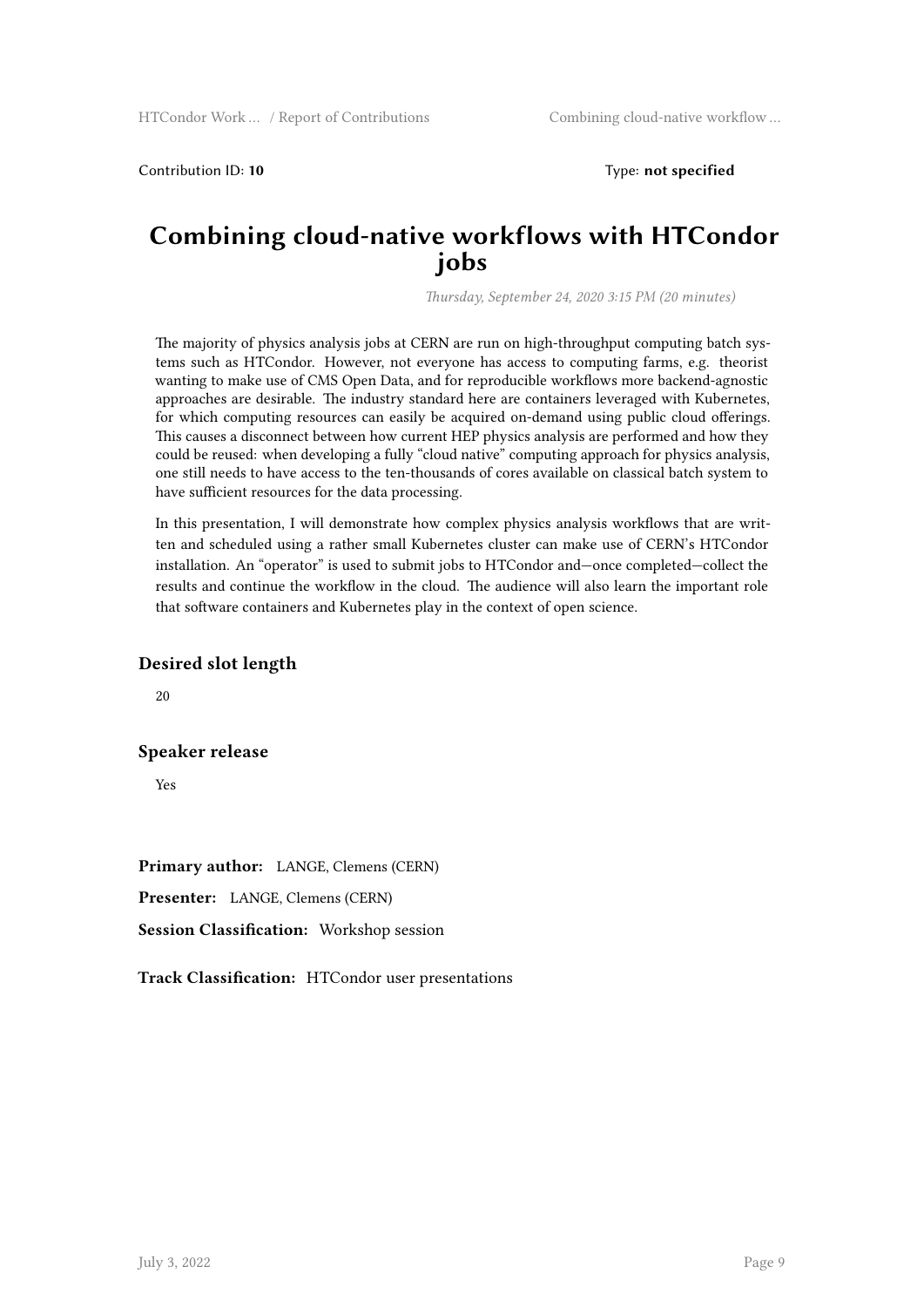Contribution ID: 11 Type: **not specified** 

### **HTCondor at Nikhef**

*Friday, September 25, 2020 2:50 PM (20 minutes)*

The Physics Data Processing group at Nikhef is developing a Condor-based cluster, after a 19-year absence from the HTCondor community. This talk will discuss why we are developing this cluster, and present our plans and the results so far. It will also spend a slide or two on the potential to use HTCondor for other services we provide.

### **Desired slot length**

**Speaker release**

Yes

**Primary author:** TEMPLON, Jeff (Nikhef National institute for subatomic physics (NL)) **Co-authors:** Mr VAN DOK, Dennis; HESTER, Mary (Nikhef) **Presenter:** TEMPLON, Jeff (Nikhef National institute for subatomic physics (NL)) **Session Classification:** Workshop session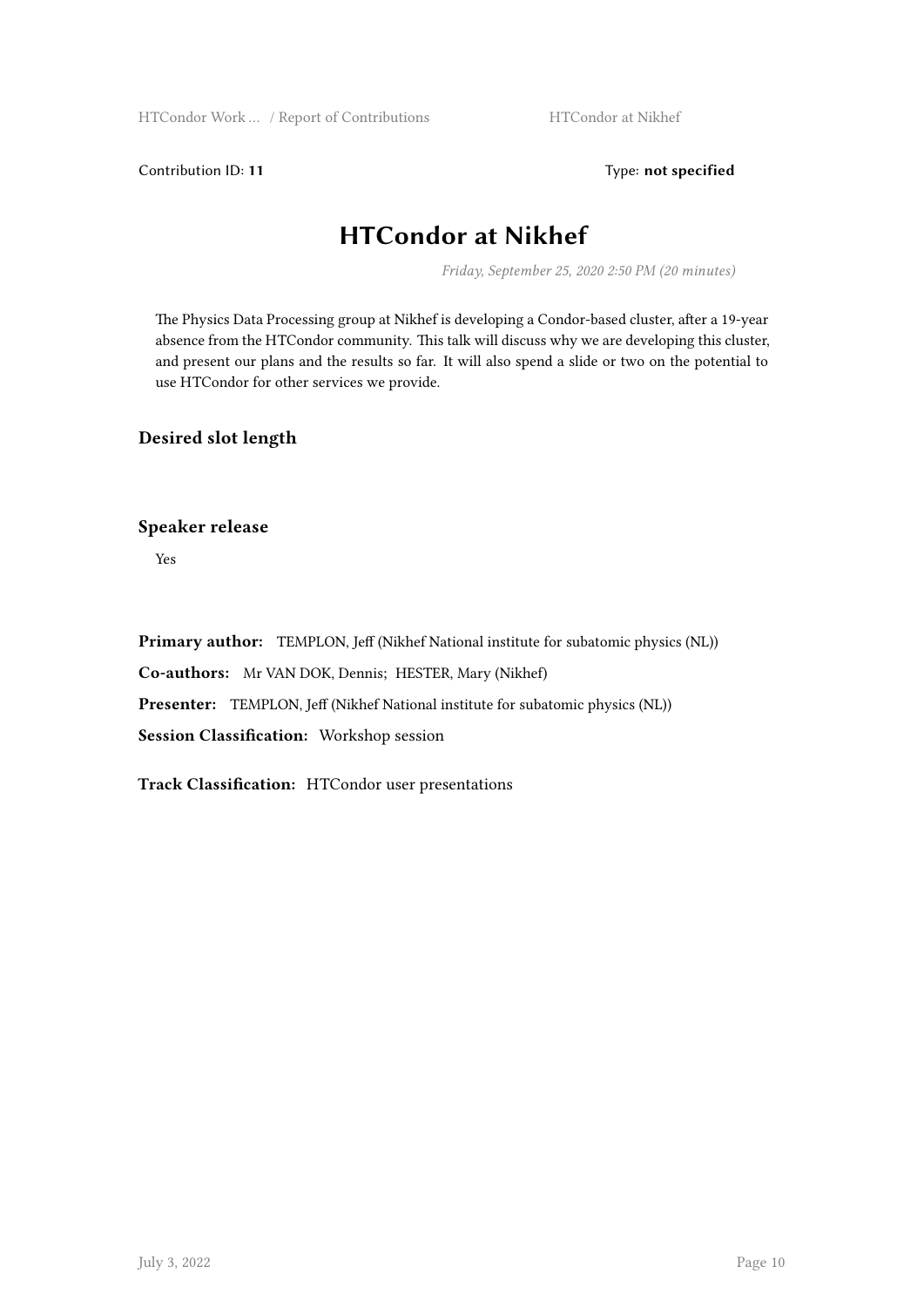Contribution ID: 12 Type: **not specified** 

### **From Identity-Based Authorization to Capabilities: SciTokens, JWTs, and OAuth**

*Friday, September 25, 2020 5:00 PM (20 minutes)*

In this presentation, I will introduce the SciTokens model (https://scitokens.org/) for federated capability-based authorization in distributed scientific computing. I will compare the OAuth and JWT security standards with X.509 certificates, and I will discuss ongoing work to migrate HT-Condor use cases from certificates to tokens.

**Desired slot length**

**Speaker release**

Yes

**Primary author:** BASNEY, Jim (University of Illinois) **Presenter:** BASNEY, Jim (University of Illinois) **Session Classification:** Workshop session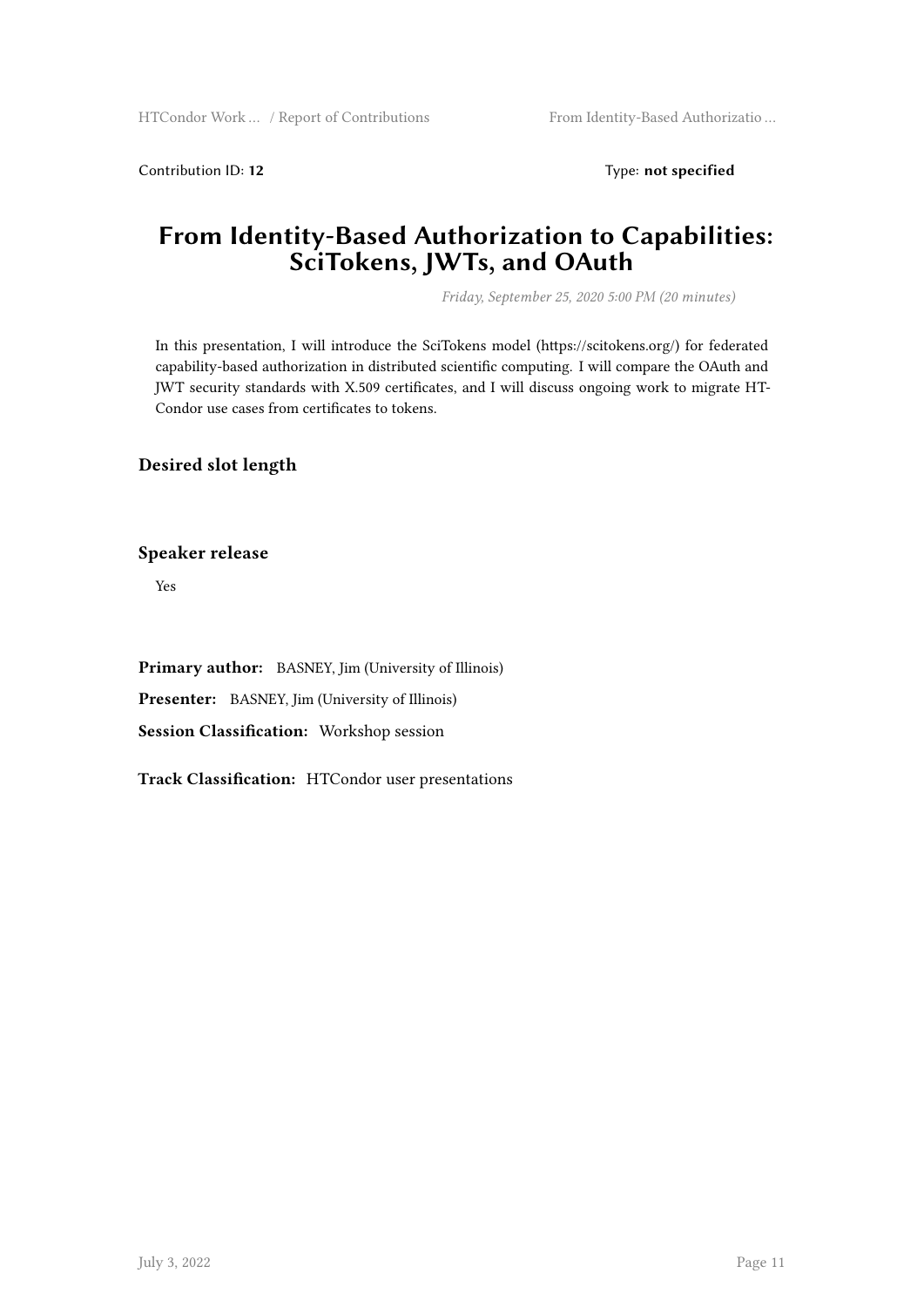Contribution ID: 13 Type: **not specified** 

### **HTC at DESY**

*Tuesday, September 22, 2020 3:45 PM (20 minutes)*

In 2016 the local (BIRD) and GRID DESY batch facilities were migrated to HTCondor, this talk will cover some of the experiences and developments we saw over the time and the plans fot the future of HTC at DESY.

#### **Desired slot length**

15min

#### **Speaker release**

Yes

**Primary authors:** BEYER, Christoph; HARTMANN, Thomas (Deutsches Elektronen-Synchrotron (DE)); Mr FLEMMING, Martin (DESY); Mr REPPIN, Johannes (DESY); HAUPT, Andreas (Deutsches Elektronen-Synchrotron (DESY)-Unknown-Unknown); Mr SEVER, Krunoslav (DESY)

**Presenter:** BEYER, Christoph

**Session Classification:** Workshop session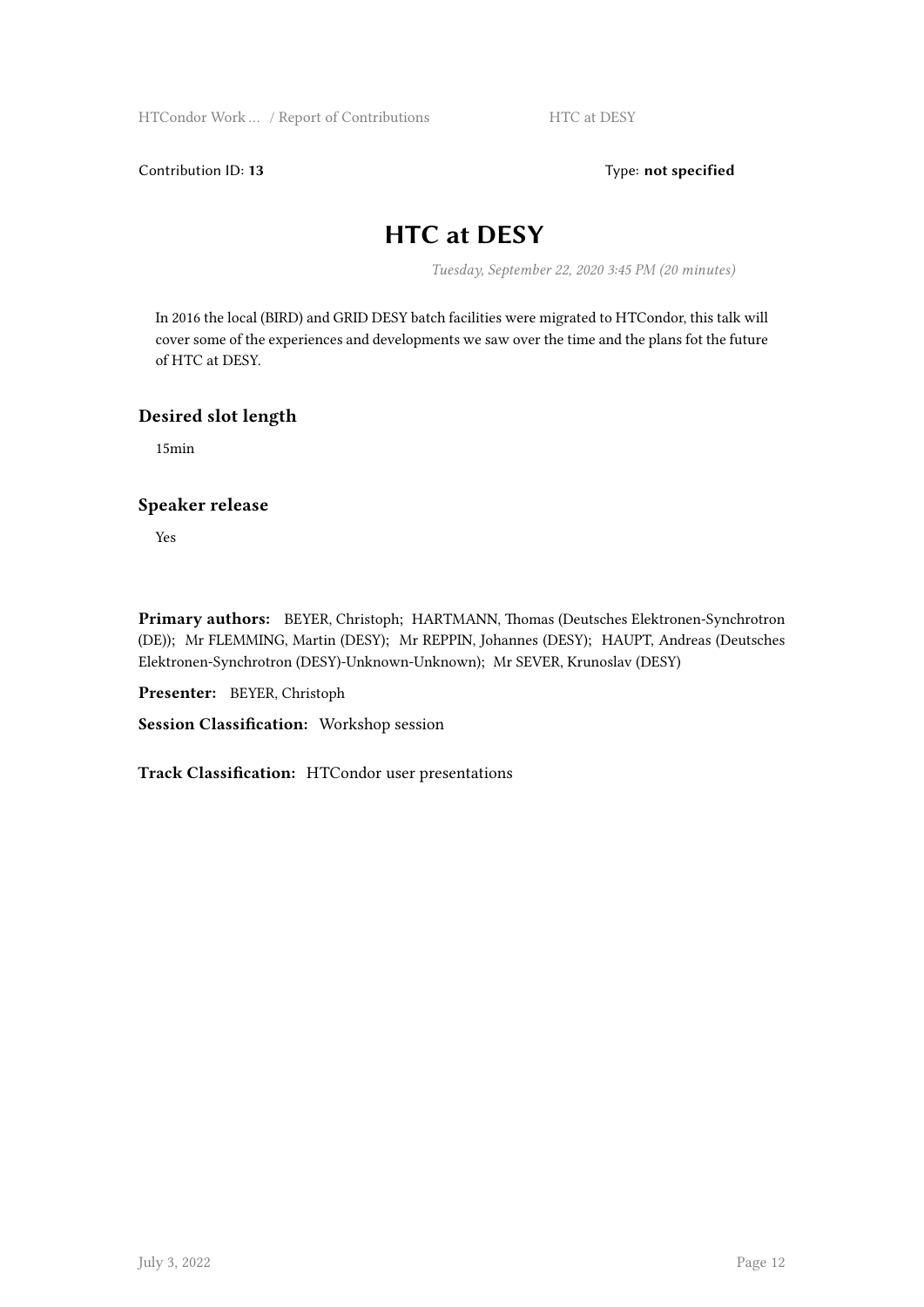Contribution ID: **14** Type: **not specified**

# **HTCondor monitoring at ScotGrid Glasgow**

*Thursday, September 24, 2020 5:40 PM (20 minutes)*

Our Tier2 cluster (ScotGrid, Glasgow) uses HTCondor as batch system, combined with ARC-CE as front-end for job submission and ARGUS for authentication and user mapping.

On top of this, we have built a central monitoring system based on Prometheus that collects, aggregates and displays metrics on custom Grafana dashboards. In particular, we extract jobs info by regularly parsing the output of 'condor status' on the condor manager, scheduler, and worker nodes.

A collection of graphs gives a quick overlook of cluster performance and helps identify rising issues. Logs from all nodes and services are also collected to a central Loki server and retained over time.

### **Desired slot length**

15

#### **Speaker release**

Yes

**Primary author:** SIMILI, Emanuele (University of Glasgow)

**Co-authors:** BRITTON, David; SKIPSEY, Samuel Cadellin; STEWART, Gordon (University of Glasgow); ROY, Gareth Douglas (University of Glasgow (GB))

**Presenter:** SIMILI, Emanuele (University of Glasgow)

**Session Classification:** Workshop session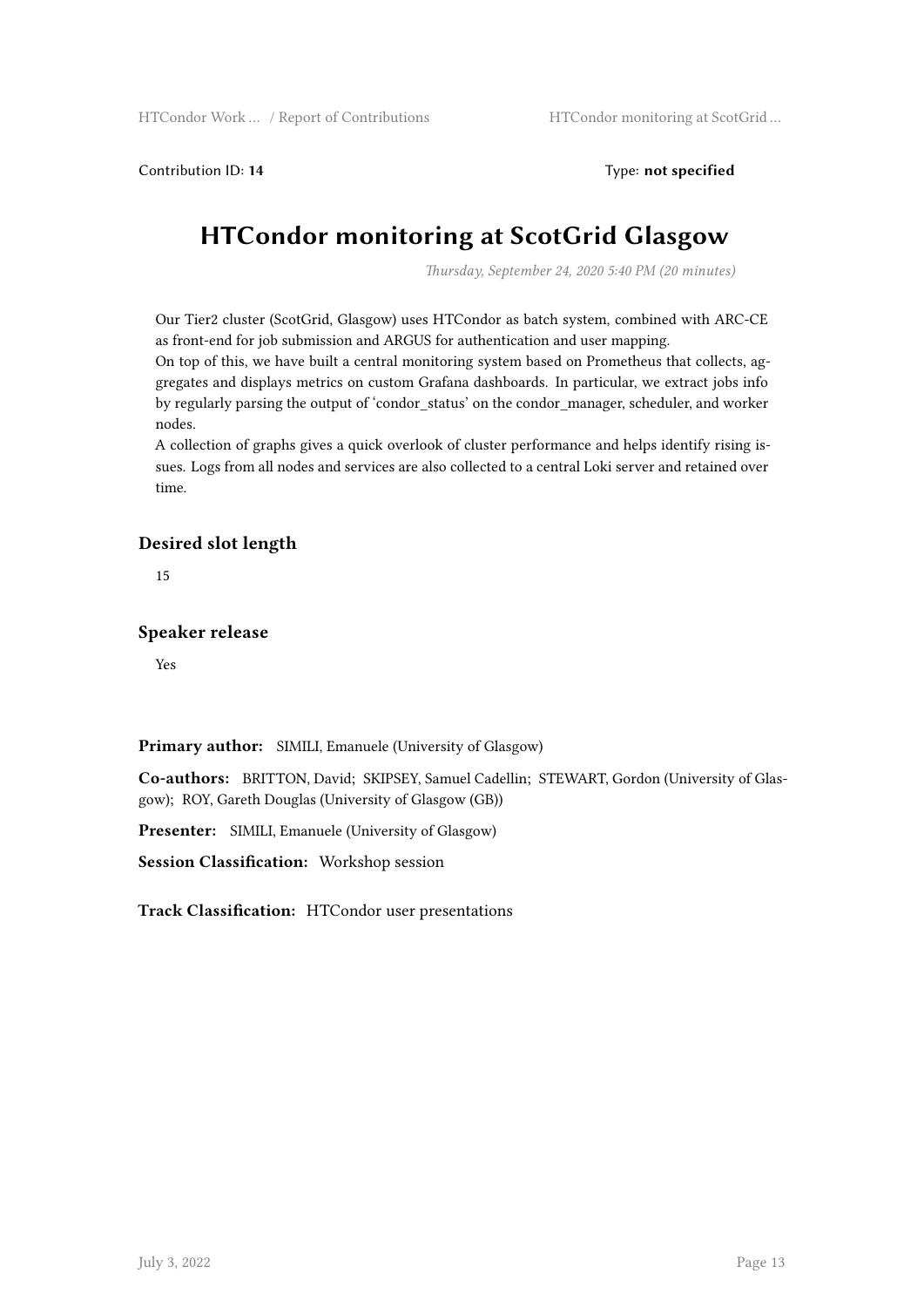Contribution ID: 15 Type: **not specified** 

### **Running a large multi-purpose HTCondor pool at CERN**

*Wednesday, September 23, 2020 5:20 PM (20 minutes)*

A review of how we run and operate a large multi purpose condor pool, with grid, local submission and dedicated resources. Using grid and local submission to drive utilisation of shared resources. Using transforms and routers in order to ensure jobs end up on the correct resources, and are accounted correctly. We will review our automation and monitoring tools, together with integration of externally hosted and opportunistic resources.

### **Desired slot length**

**Speaker release**

Yes

**Primary authors:** JONES, Ben (CERN); FERNANDEZ ALVAREZ, Luis (CERN)

**Presenter:** JONES, Ben (CERN)

**Session Classification:** Workshop session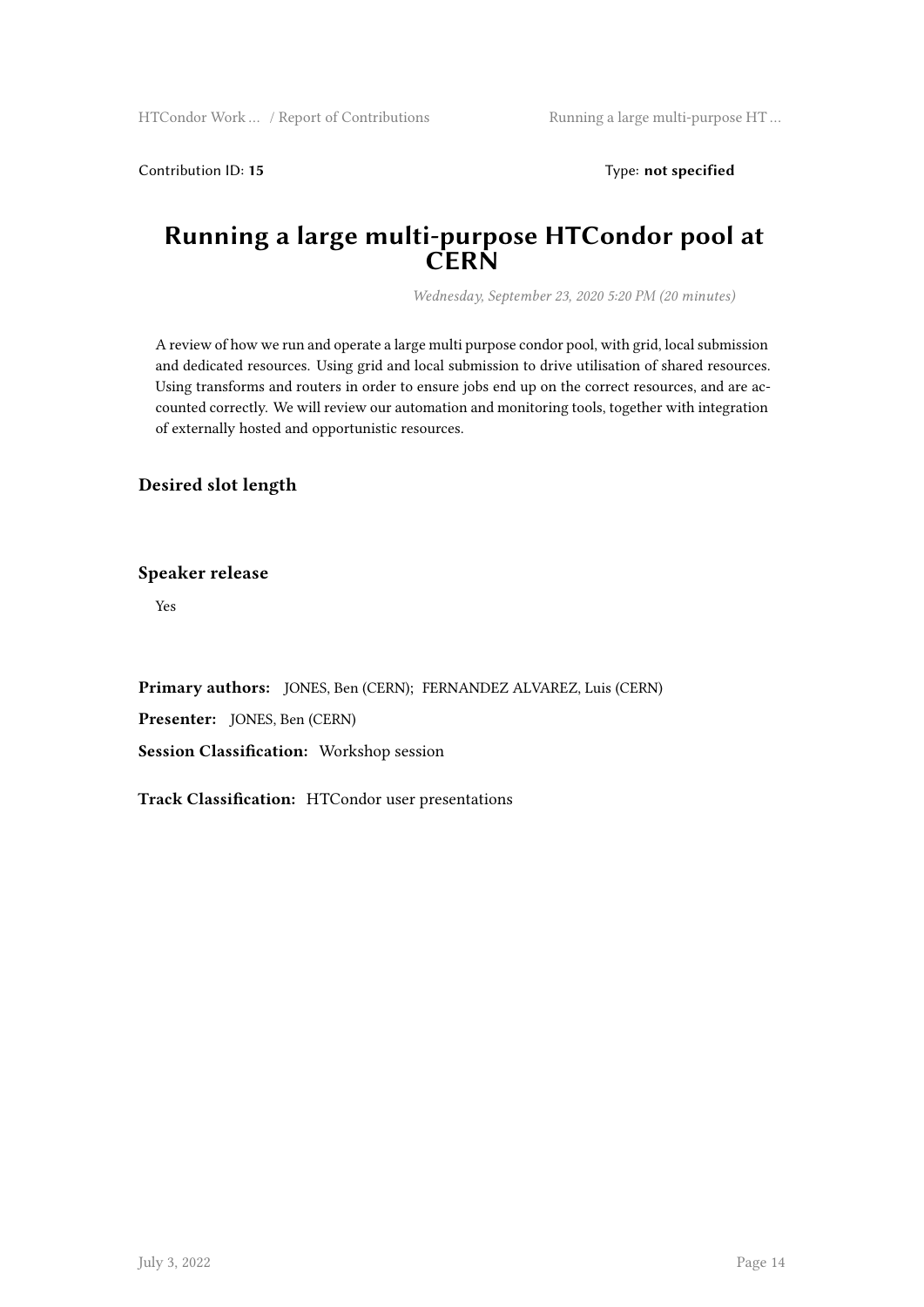Contribution ID: 16 Type: not specified

### **HTCondor at GRIF**

*Tuesday, September 22, 2020 4:05 PM (20 minutes)*

GRIF is a distributed Tier-2 WLCG site grouping four laboratories in the Paris Region (IJCLab, IRFU, LLR, LPNHE). Multiple HTCondor instances are deployed at GRIF since several years. In particular an ARC-CE + HTCondor system provides access to the computing resources of IRFU and a distributed HTCondor pool, with CREAM-CE and Condor-CE gateways, gives unified access to the IJCLab and LLR resources. We propose a short talk (10min max) giving a quick overview of the HTCondor installations at GRIF and some feedback from the GRIF grid administrators.

### **Desired slot length**

10

### **Speaker release**

Yes

**Primary author:** SARTIRANA, Andrea (Centre National de la Recherche Scientifique (FR)) **Presenter:** SARTIRANA, Andrea (Centre National de la Recherche Scientifique (FR)) **Session Classification:** Workshop session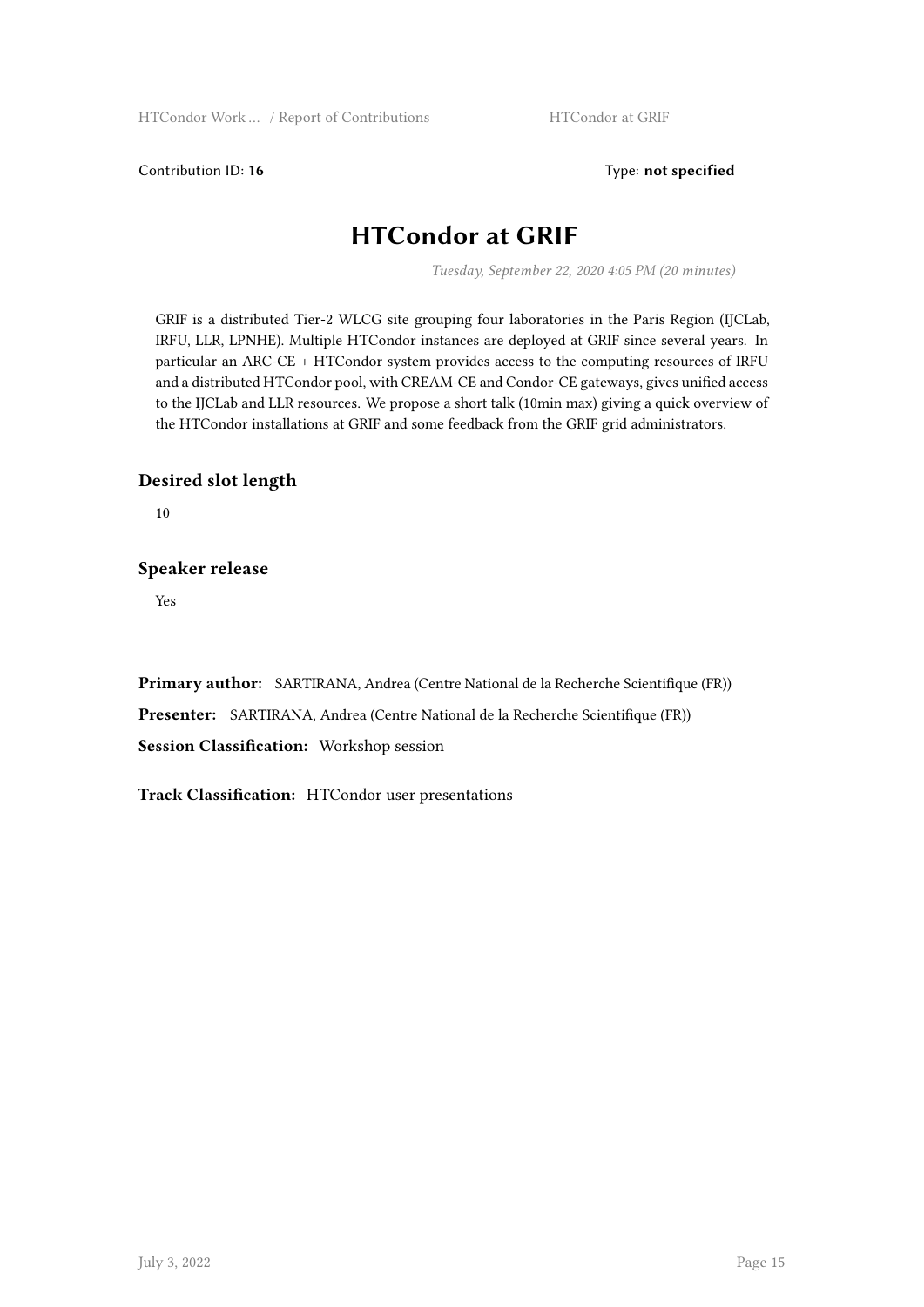Contribution ID: 17 Type: **not specified** 

### **HEPCloud use of HTCondor to access HPC Centers**

*Thursday, September 24, 2020 5:05 PM (15 minutes)*

HEPCloud is working to integrate isolated HPC Centers, such as Theta at Argonne National Laboratory, into the pool of resources made available to its user community. Major obstacles to using these centers include limited or no outgoing networking and restrictive security policies. HTCondor has provided a mechanism to execute jobs in a manner that satisfies the constraints and policies. In this talk we will discuss the various ways we use HTCondor to collect and execute jobs on Theta.

#### **Desired slot length**

10 - 15 minutes maximum

#### **Speaker release**

Yes

**Primary authors:** TIRADANI, Anthony Richard (Fermi National Accelerator Lab. (US)); ACOSTA, Maria (Fermi National Accelerator Laboratory)

**Presenter:** TIRADANI, Anthony Richard (Fermi National Accelerator Lab. (US))

**Session Classification:** Workshop session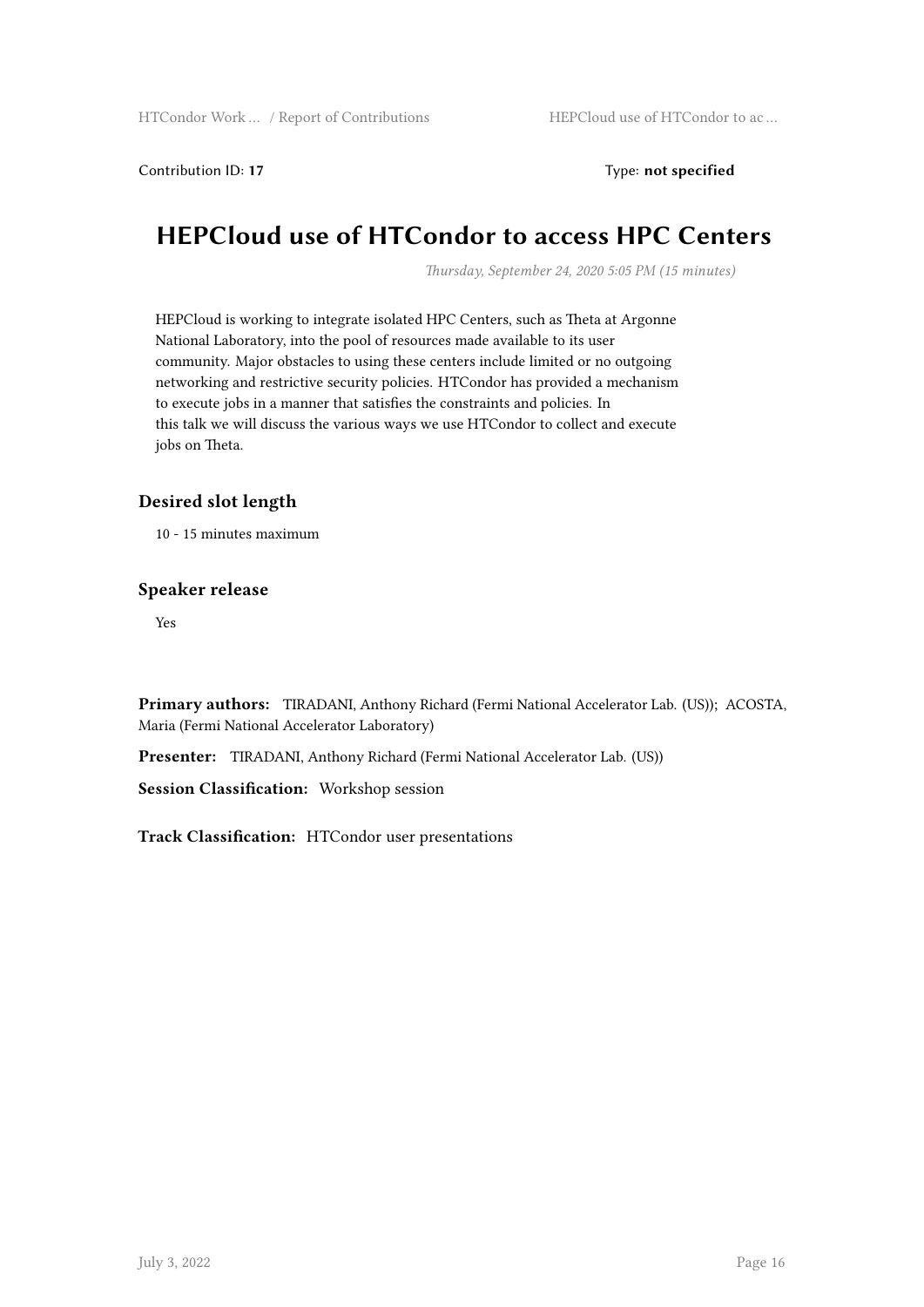Contribution ID: 18 Type: not specified

### **CHTC Partners with Google Cloud to Make HTCondor Available on the Google Cloud Marketplace**

*Thursday, September 24, 2020 4:15 PM (15 minutes)*

We're excited to share the launch of the HTCondor offering on the Google Cloud Marketplace, built by Google software engineer Cheryl Zhang with advice and support from the experts at the CHTC. Come see how quickly and easily you can start using HTCondor on Google Cloud with this new solution.

### **Desired slot length**

**Speaker release**

Yes

**Primary author:** ZHANG, Cheryl (Google Cloud) **Presenter:** ZHANG, Cheryl (Google Cloud) **Session Classification:** Workshop session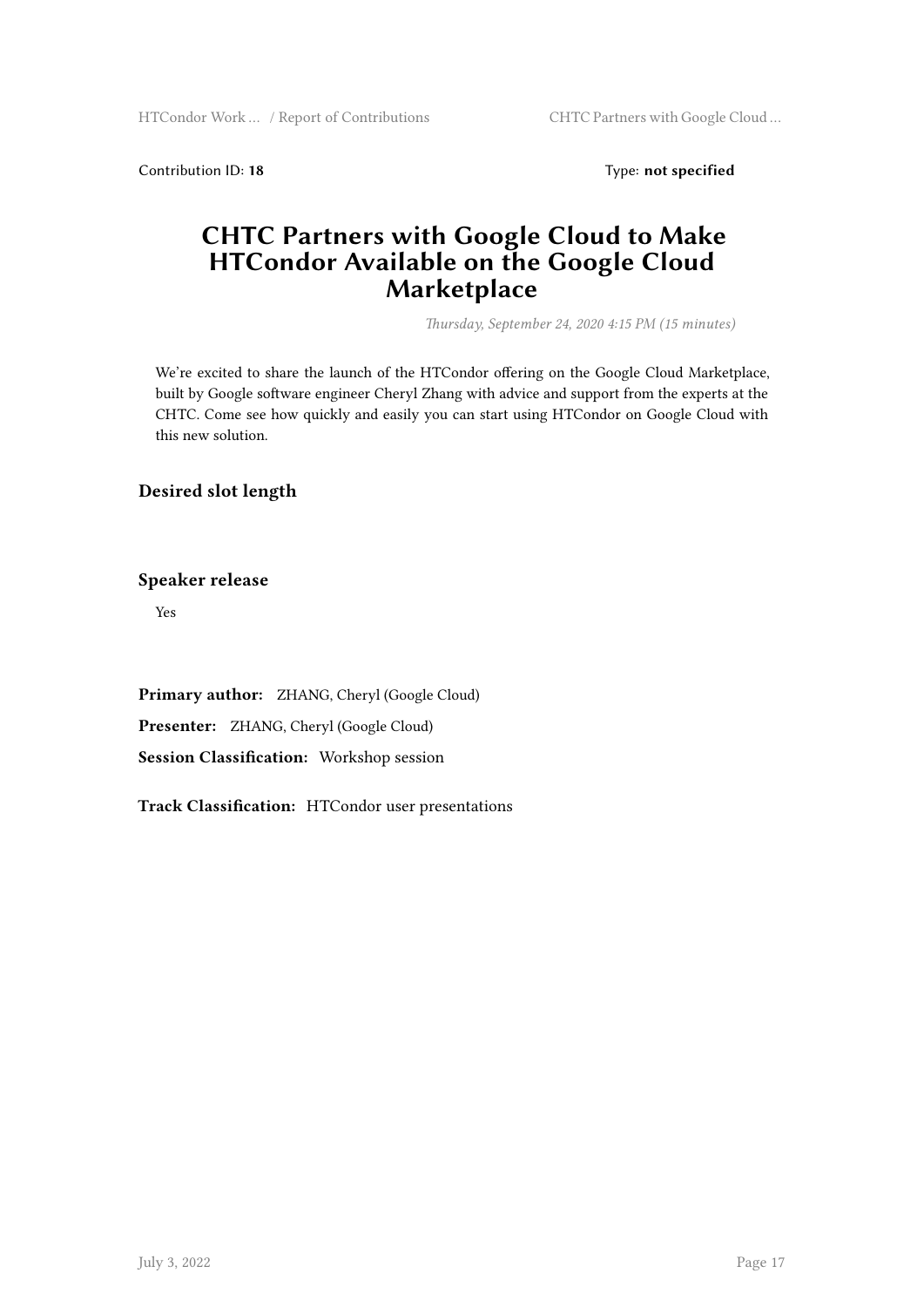Contribution ID: 19 Type: **not specified** 

### **How I Learned to Stop Worrying and Love the HTCondor-CE**

*Wednesday, September 23, 2020 4:05 PM (20 minutes)*

This contribution provides firsthand experience of adopting HTCondor-CE at German WLCG sites DESY and KIT. Covering two sites plus a remote setup for RWTH Aachen, we share our lessons learned in pushing HTCondor-CE to production. With a comprehensive recap from technical setup, a detour to surviving the ecosystem and accounting, to the practical Dos and Donts, this contribution is suitable for all people that are considering, struggling or already successful in adopting HTCondor-CE as well.

**Desired slot length**

#### **Speaker release**

Yes

**Primary author:** FISCHER, Max (Karlsruhe Institute of Technology) **Presenter:** FISCHER, Max (Karlsruhe Institute of Technology) **Session Classification:** Workshop session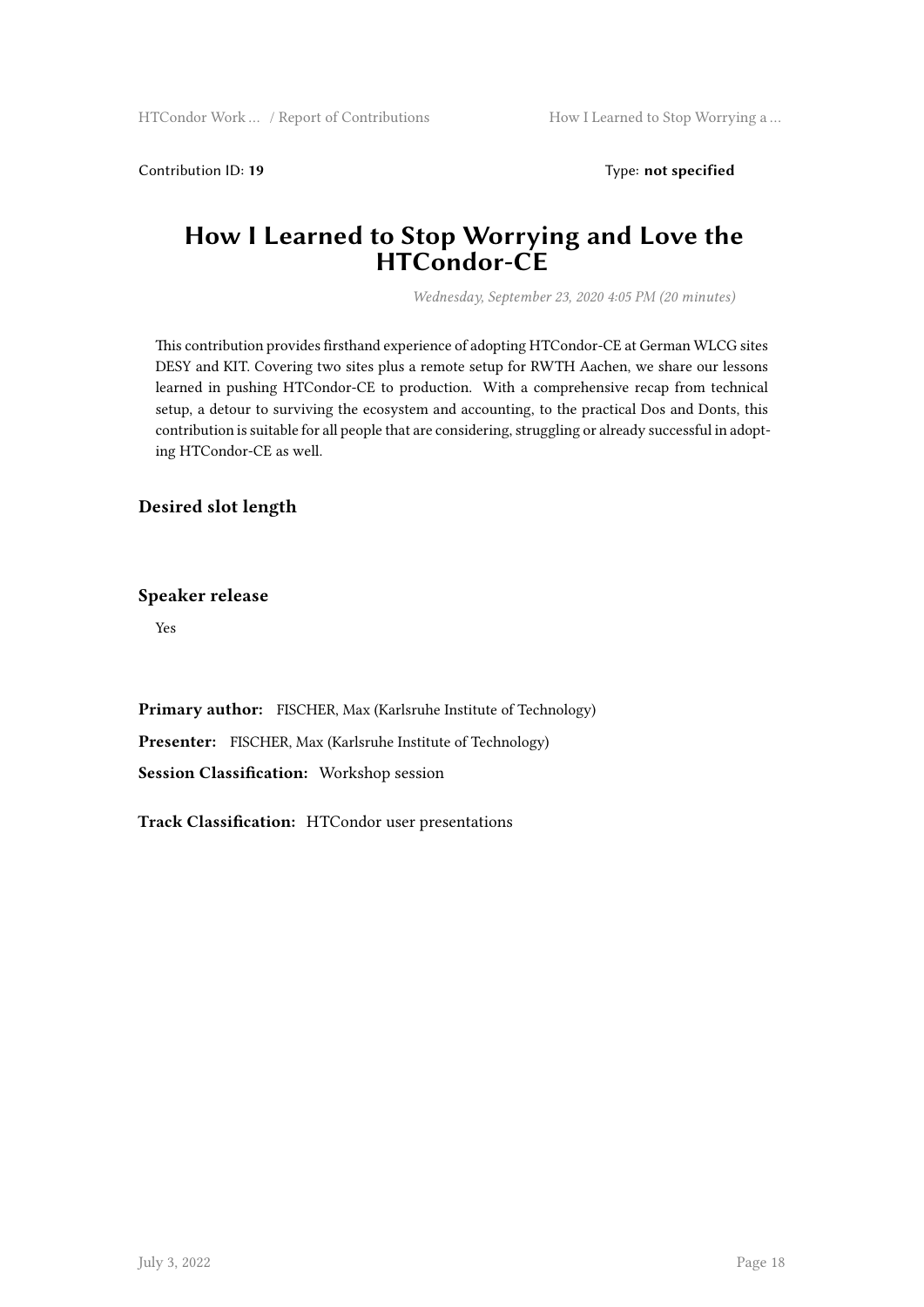Contribution ID: 20 Type: **not specified** 

### **Status and Plans of HTCondor Usage in CMS**

*Tuesday, September 22, 2020 5:00 PM (20 minutes)*

The resource needs of high energy physics experiments such as CMS at the LHC are expected to grow in terms of the amount of data collected and the computing resources required to process these data. Computing needs in CMS are addressed through the "Global Pool" a vanilla dynamic HTCondor pool created through the glideinWMS software. With over 250k cores, the CMS Global Pool is the biggest HTCondor pool in the world, living at the forefront of HTCondor limits and facing unique challenges. In this contribution, we will give an overview of the Global Pool, focusing on the workflow managers connected to it and the unique HTCondor features used by them. Then, we will describe the monitoring tools developed to make sure the pool works correctly. We will also analyze the efficiency and scalability challenges faced by the CMS experiment. Finally, plans and challenges for the future will be addressed.

#### **Desired slot length**

**Speaker release**

Yes

**Primary author:** MASCHERONI, Marco (Univ. of California San Diego (US)) **Presenter:** MASCHERONI, Marco (Univ. of California San Diego (US)) **Session Classification:** Workshop session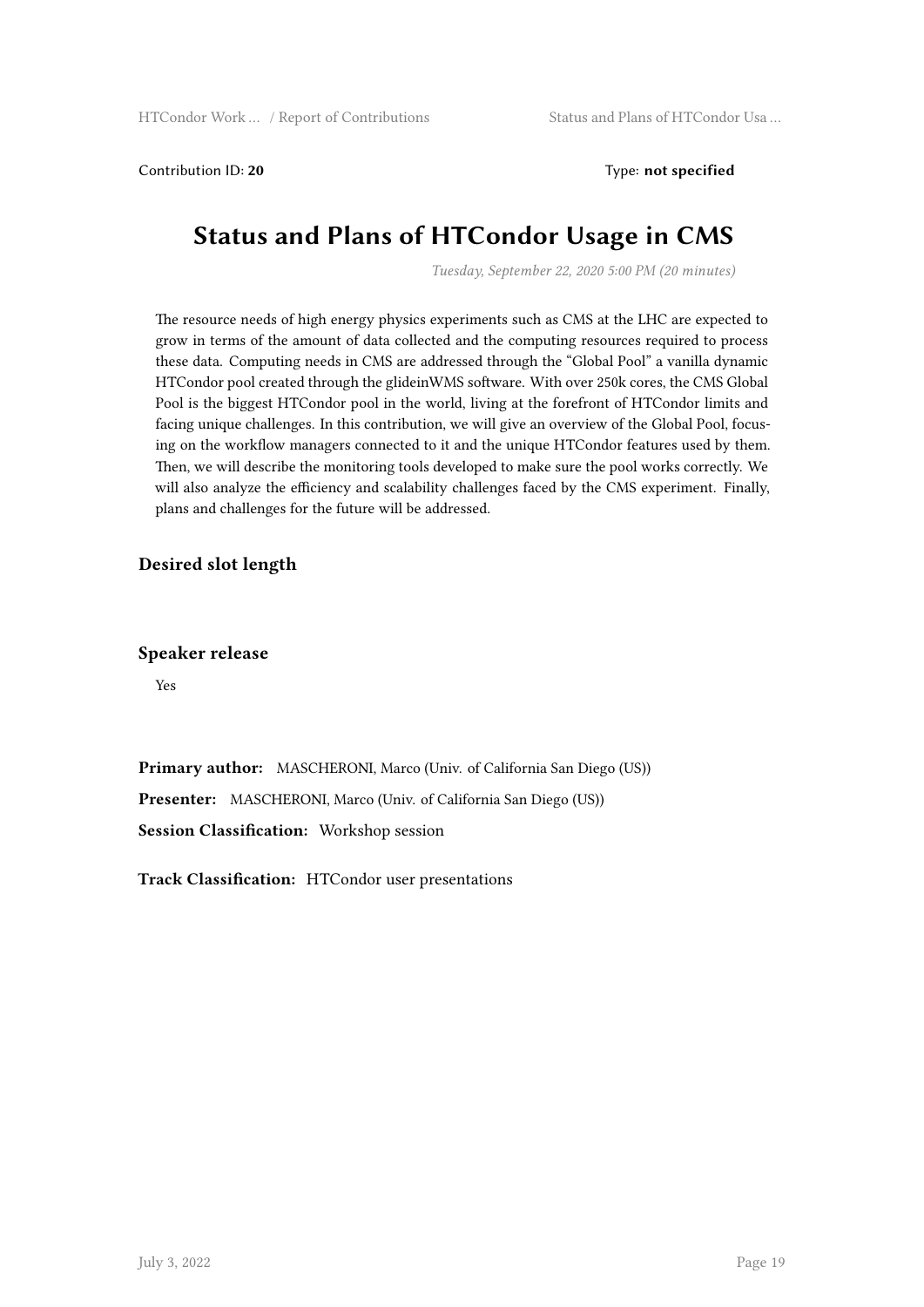Contribution ID: 21 Type: **not specified** 

# **State of Distributed High Throughput Computing**

*Monday, September 21, 2020 3:00 PM (20 minutes)*

**Desired slot length**

**Speaker release**

**Primary author:** LIVNY, Miron (University of Wisconsin-Madison) **Presenter:** LIVNY, Miron (University of Wisconsin-Madison) **Session Classification:** Workshop session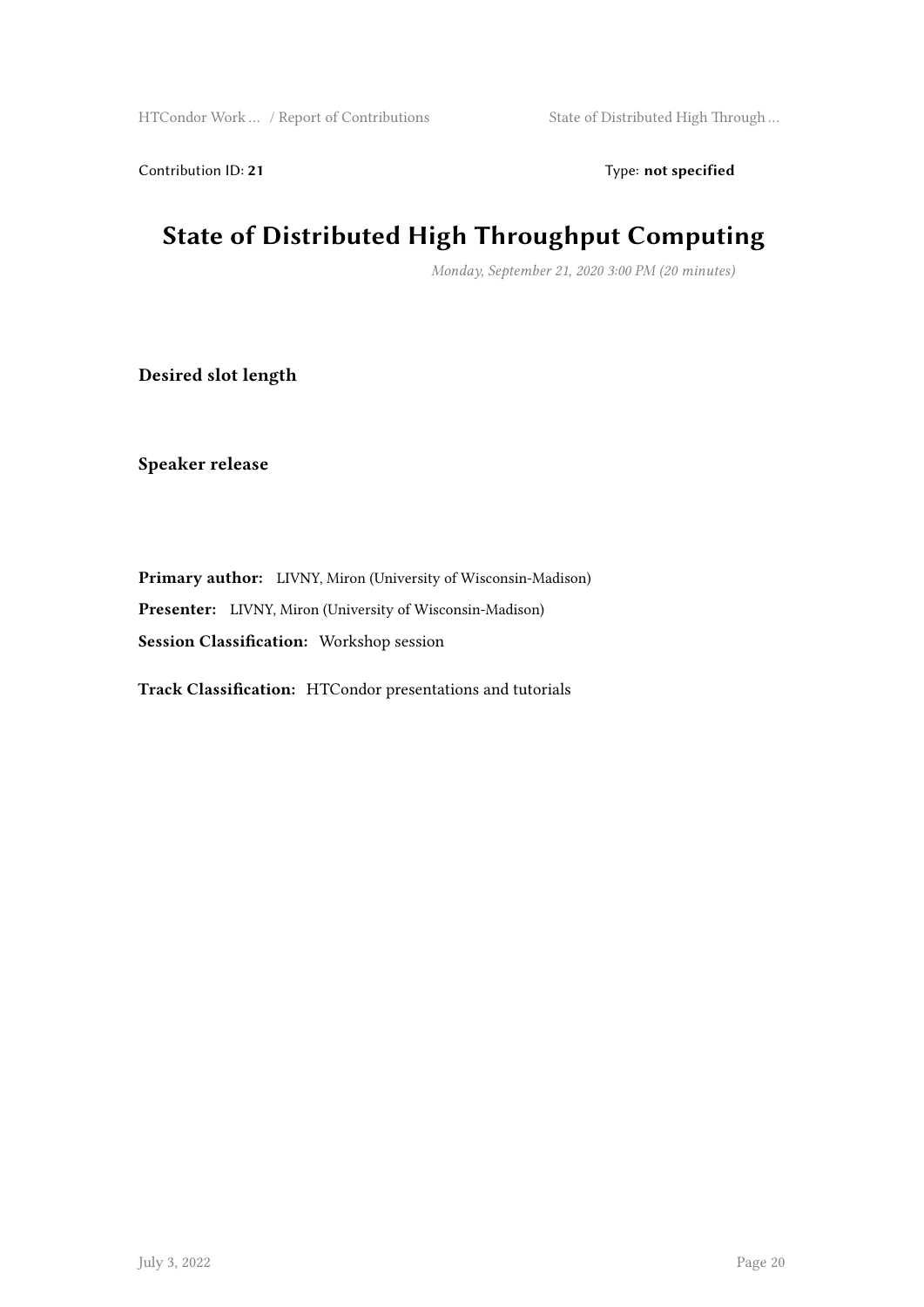HTCondor Work … / Report of Contributions A Users Introduction to HTCondor …

Contribution ID: 22 Type: **not specified** 

### **A Users Introduction to HTCondor and Job Submission**

*Monday, September 21, 2020 3:20 PM (1 hour)*

**Desired slot length**

**Speaker release**

**Primary author:** KOCH, Christina (University of Wisconsin-Madison) **Presenter:** KOCH, Christina (University of Wisconsin-Madison) **Session Classification:** Workshop session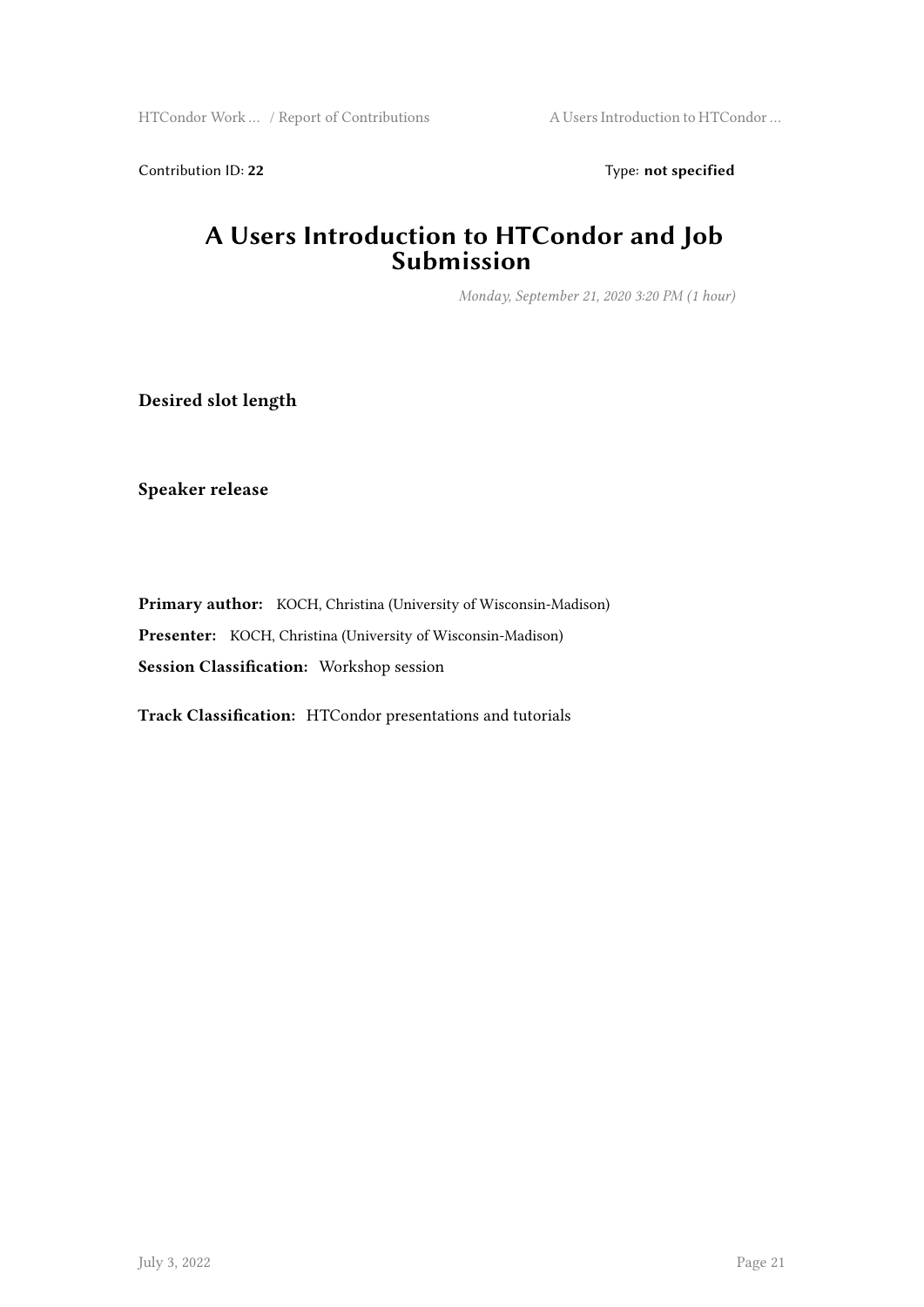HTCondor Work ... / Report of Contributions Manage Workflows with HTCond ...

Contribution ID: 23 Type: **not specified** 

# **Manage Workflows with HTCondor DAGMan**

*Monday, September 21, 2020 4:20 PM (20 minutes)*

**Desired slot length**

**Speaker release**

**Primary author:** MICHAEL, Lauren (UW Madison) **Presenter:** MICHAEL, Lauren (UW Madison)

**Session Classification:** Workshop session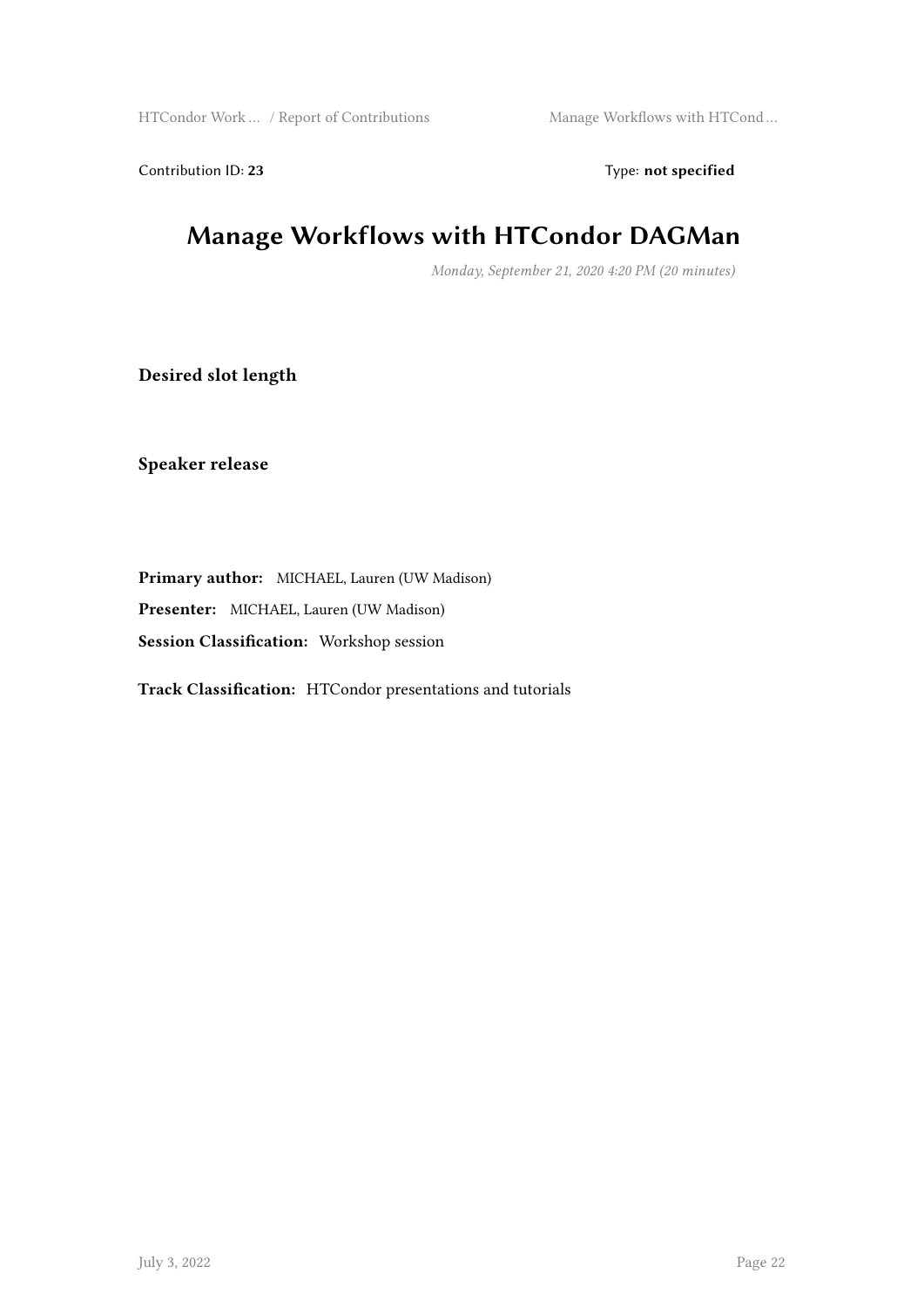Contribution ID: 24 Type: **not specified** 

# **What is new in HTCondor? What is upcoming?**

*Tuesday, September 22, 2020 2:50 PM (20 minutes)*

**Desired slot length**

**Speaker release**

**Primary author:** TANNENBAUM, Todd (Univ of Wisconsin-Madison, Wisconsin, USA) **Presenter:** TANNENBAUM, Todd (Univ of Wisconsin-Madison, Wisconsin, USA) **Session Classification:** Workshop session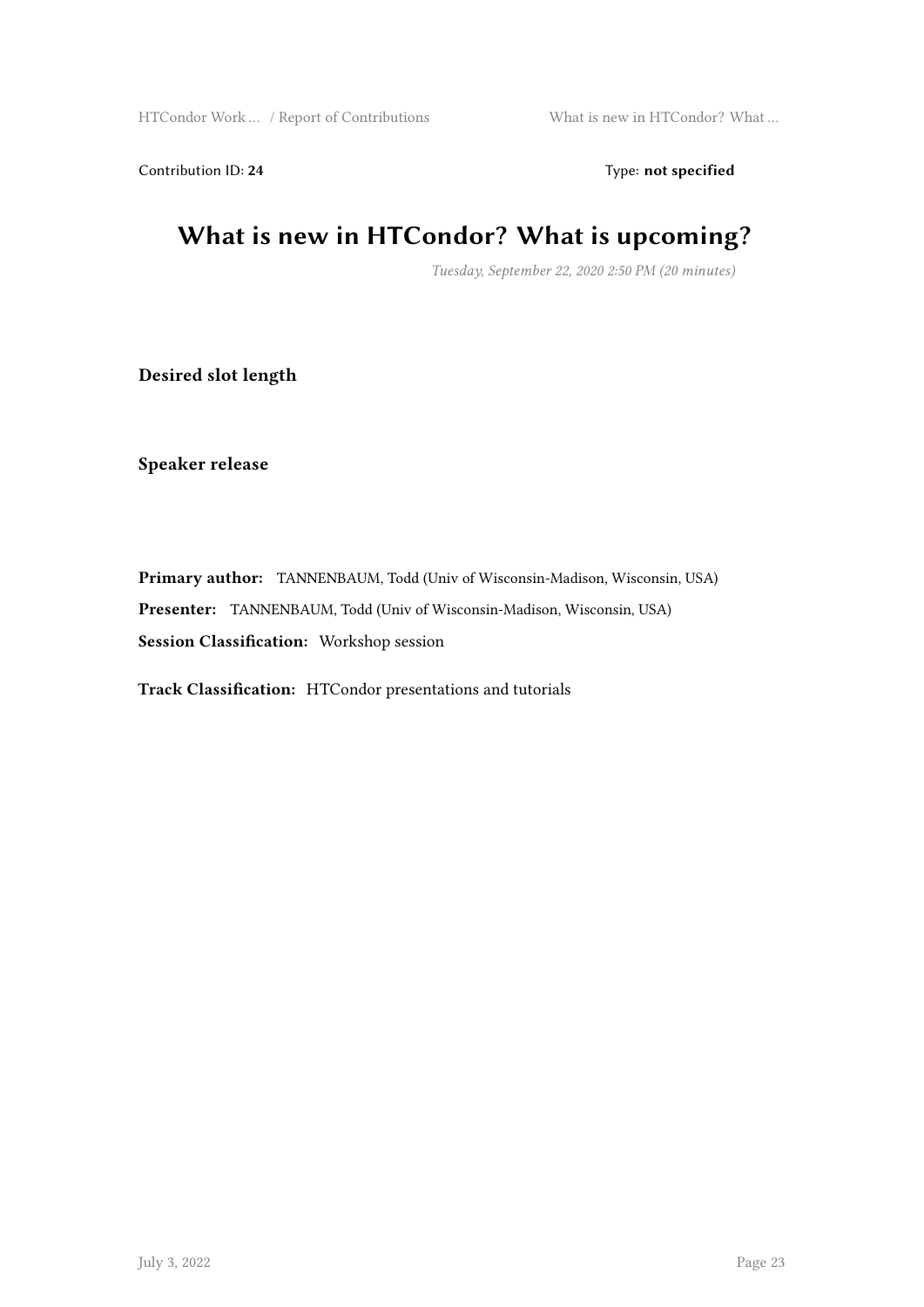Contribution ID: 25 Type: **not specified** 

# **HTCondor Philosophy and Architecture Overview**

*Monday, September 21, 2020 5:35 PM (30 minutes)*

**Desired slot length**

**Speaker release**

**Primary author:** TANNENBAUM, Todd (Univ of Wisconsin-Madison, Wisconsin, USA) **Presenter:** TANNENBAUM, Todd (Univ of Wisconsin-Madison, Wisconsin, USA) **Session Classification:** Workshop session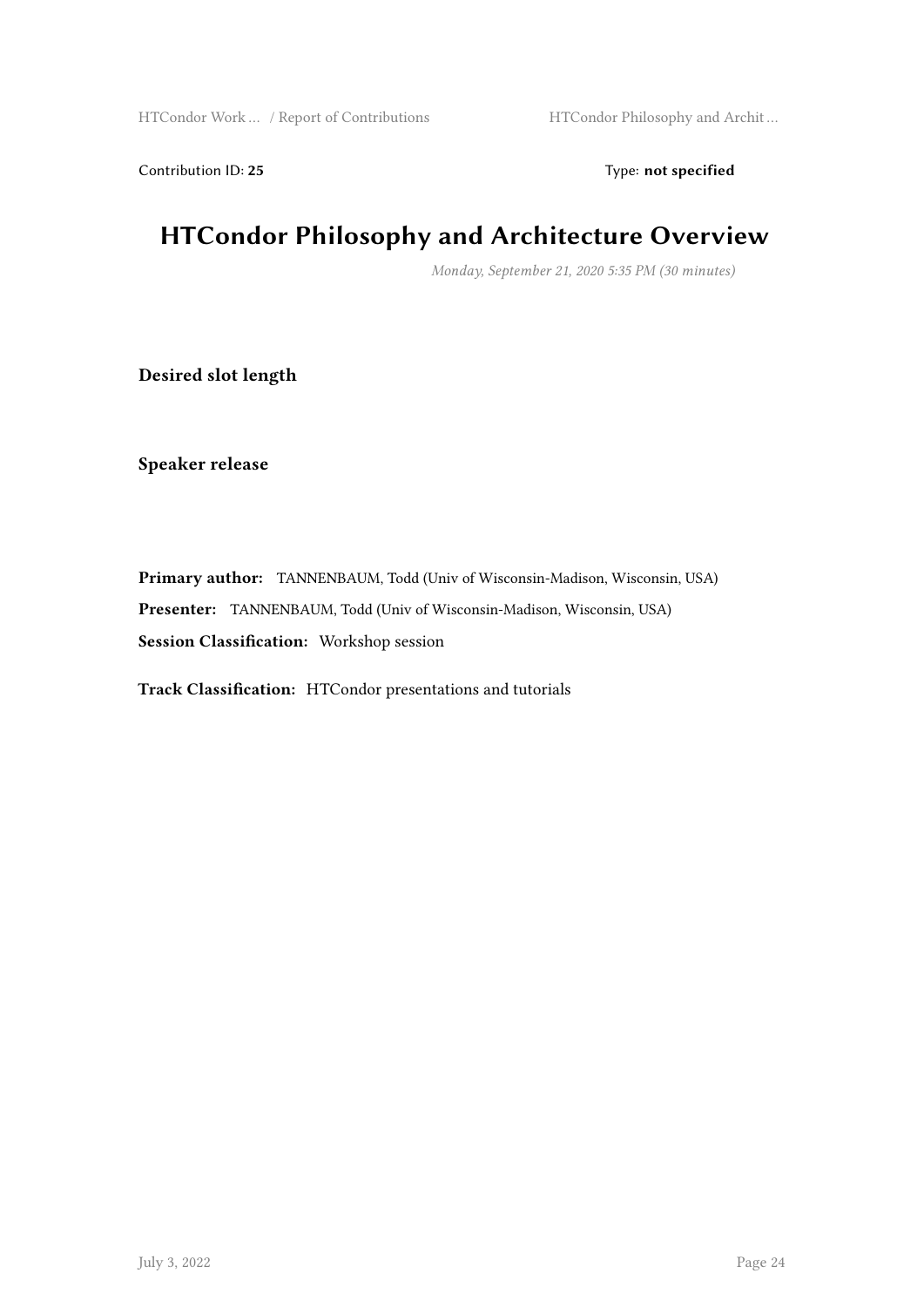HTCondor Work ... / Report of Contributions Installing HTCondor

Contribution ID: 26 Type: **not specified** 

# **Installing HTCondor**

*Tuesday, September 22, 2020 3:10 PM (15 minutes)*

**Desired slot length**

**Speaker release**

**Primary author:** COATSWORTH, Mark (UW Madison)

**Presenter:** COATSWORTH, Mark (UW Madison)

**Session Classification:** Workshop session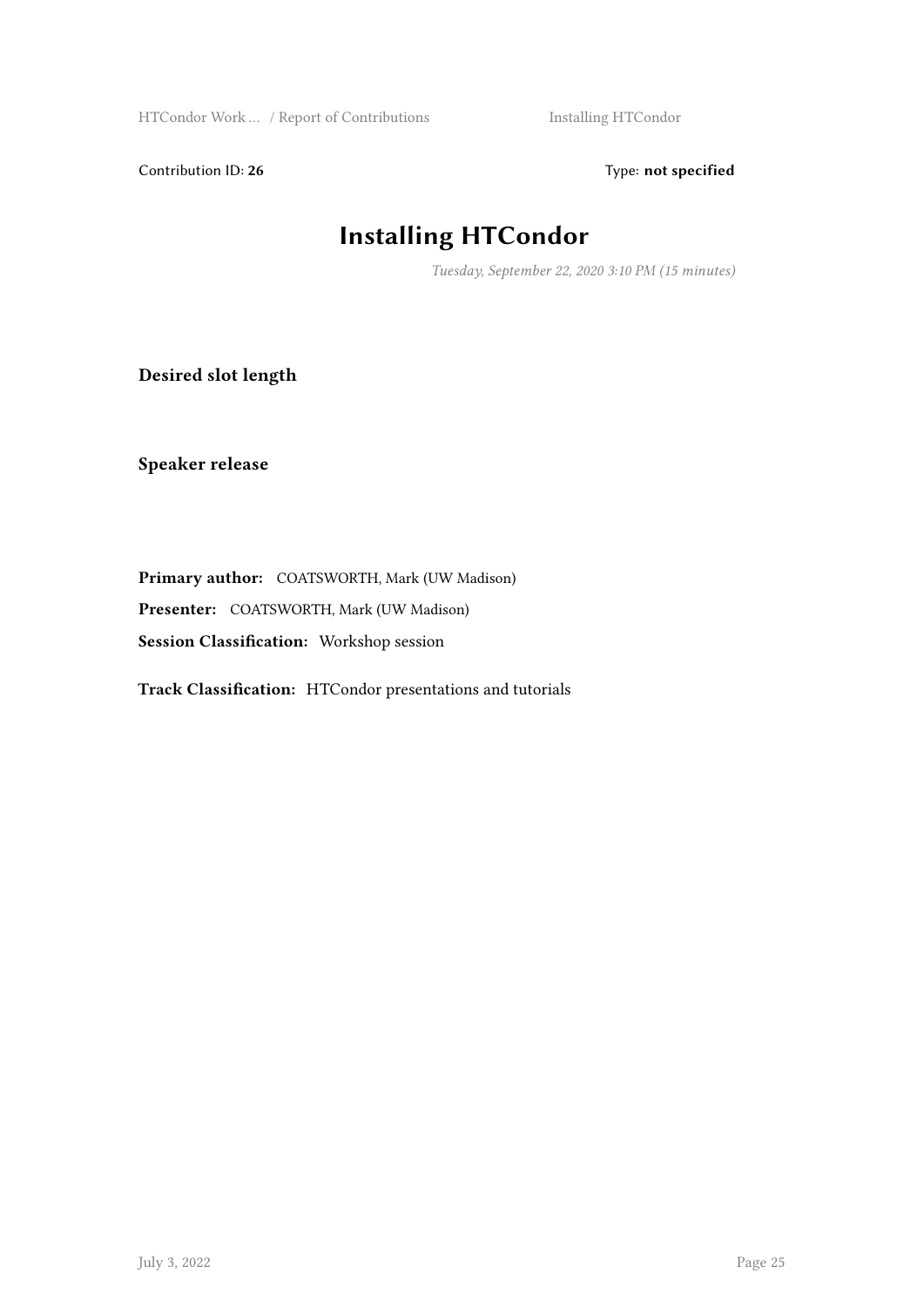Contribution ID: 27 Type: **not specified** 

### **Pslots, draining, backfill: Multicore jobs and what to do with them**

*Tuesday, September 22, 2020 3:25 PM (20 minutes)*

**Desired slot length**

**Speaker release**

**Primary author:** THAIN, Gregory (University of Wisconsin-Madison) **Presenter:** THAIN, Gregory (University of Wisconsin-Madison) **Session Classification:** Workshop session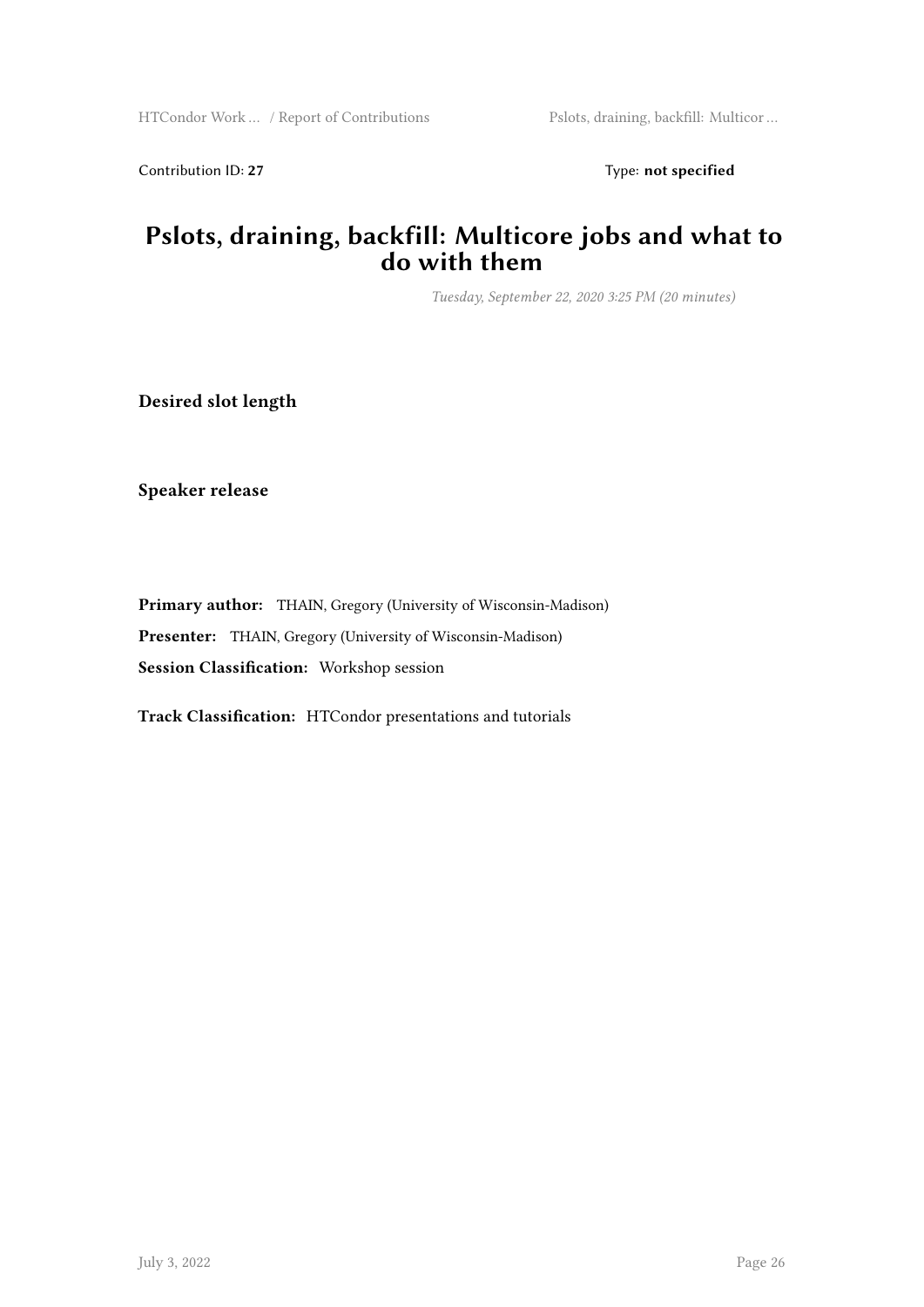HTCondor Work … / Report of Contributions HTCondor with Containers and K …

Contribution ID: 28 Type: **not specified** 

## **HTCondor with Containers and Kubernetes**

*Thursday, September 24, 2020 2:50 PM (25 minutes)*

**Desired slot length**

**Speaker release**

**Primary author:** THAIN, Gregory (University of Wisconsin-Madison) **Presenter:** THAIN, Gregory (University of Wisconsin-Madison) **Session Classification:** Workshop session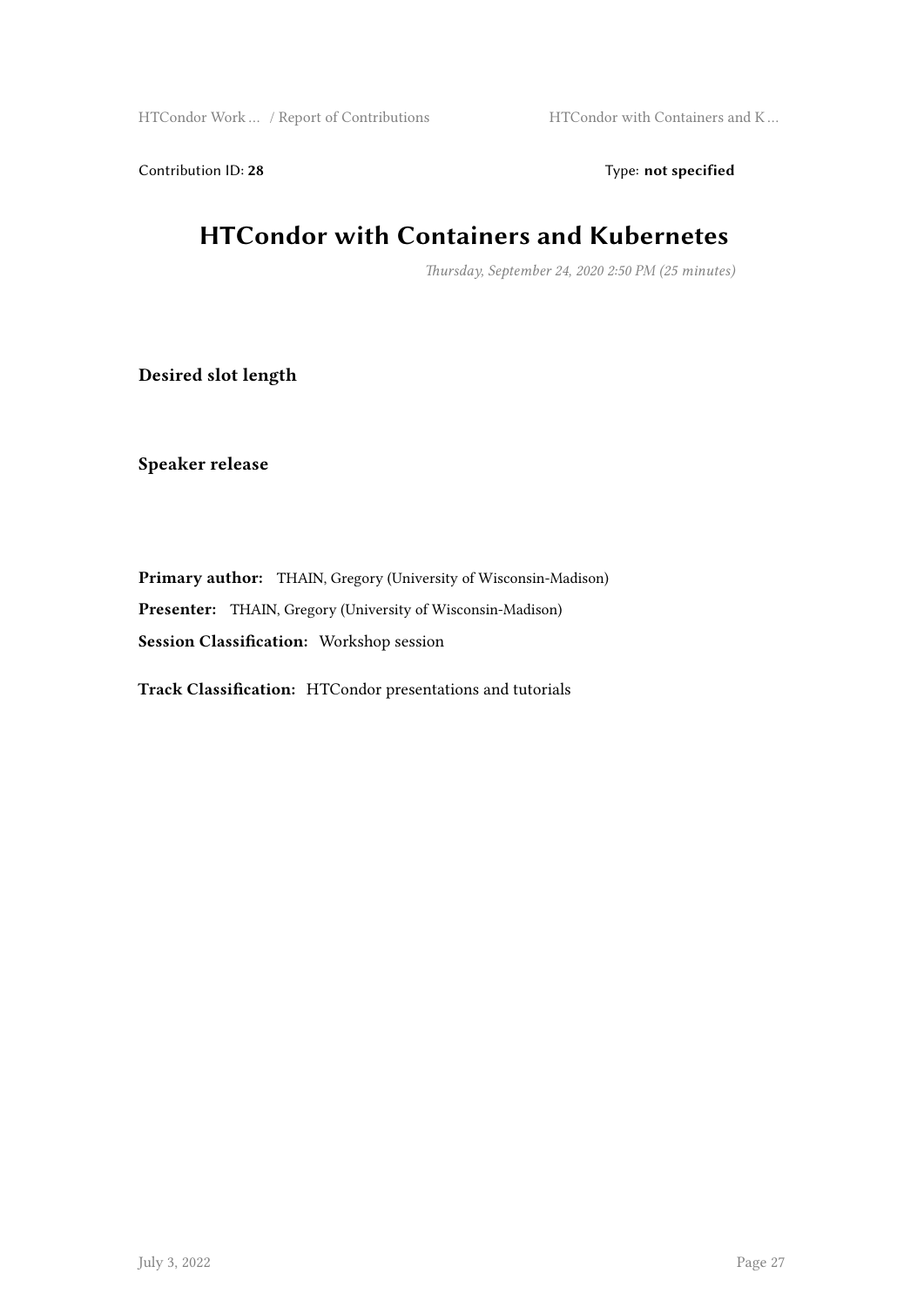HTCondor Work … / Report of Contributions HTCondor Annex: Bursting into C …

Contribution ID: 29 Type: **not specified** 

# **HTCondor Annex: Bursting into Clouds**

*Thursday, September 24, 2020 3:55 PM (20 minutes)*

**Desired slot length**

**Speaker release**

**Primary author:** MILLER, Todd Lancaster (University of Wisconsin Madison (US)) **Presenter:** MILLER, Todd Lancaster (University of Wisconsin Madison (US)) **Session Classification:** Workshop session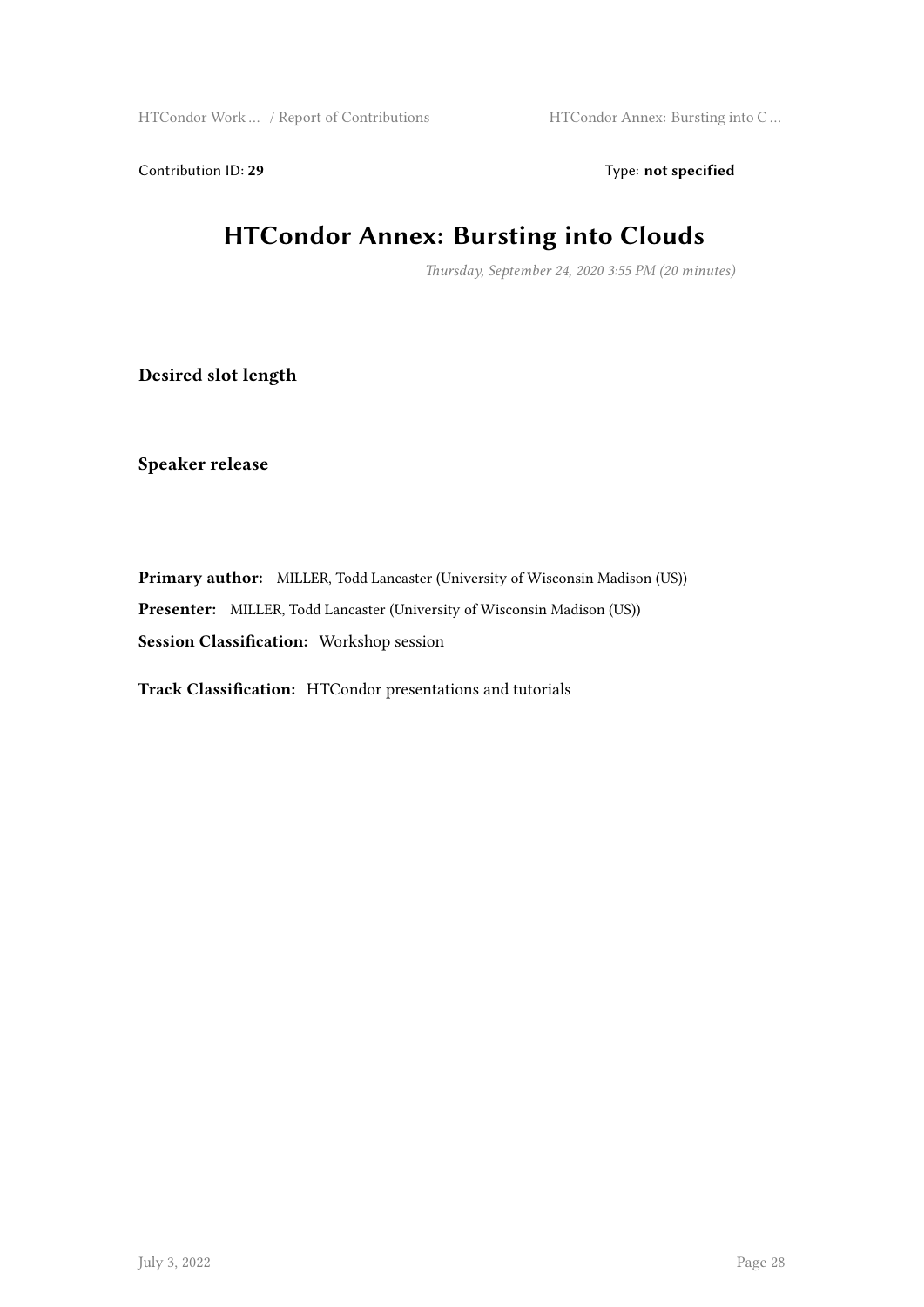Contribution ID: 30 Type: **not specified** 

### **HTCondor Security: Philosophy and Administration Changes**

*Friday, September 25, 2020 4:30 PM (30 minutes)*

**Desired slot length**

**Speaker release**

**Primary authors:** MILLER, Zach; BOCKELMAN, Brian Paul (University of Wisconsin Madison  $(US))$ 

**Presenters:** MILLER, Zach; BOCKELMAN, Brian Paul (University of Wisconsin Madison (US))

**Session Classification:** Workshop session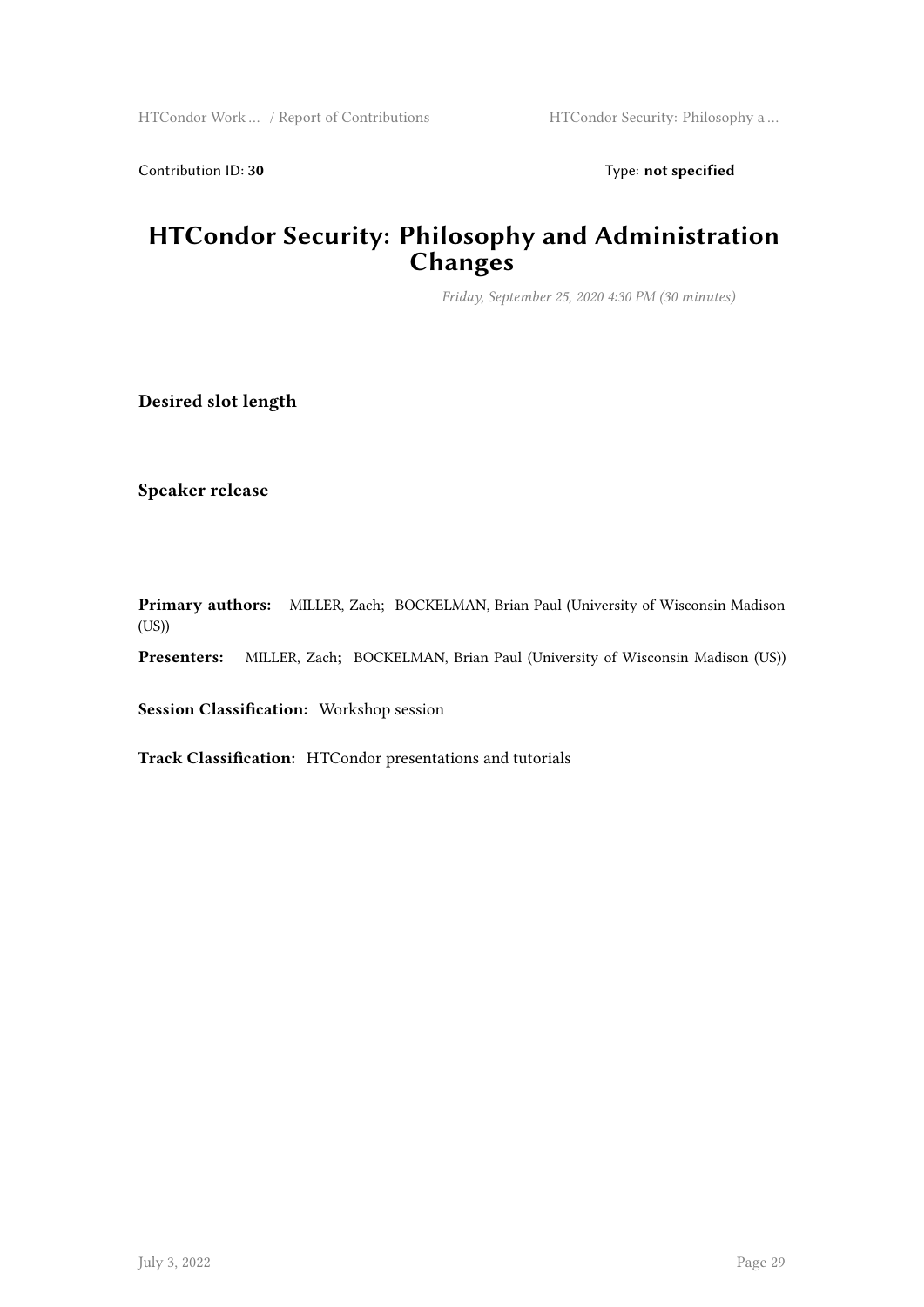Contribution ID: 31 Type: **not specified** 

### **Allow HTCondor jobs to securely access services via OAuth token workflow**

*Friday, September 25, 2020 5:20 PM (20 minutes)*

**Desired slot length**

**Speaker release**

**Primary authors:** PATTON, Jason (UW Madison); MILLER, Zach **Presenters:** PATTON, Jason (UW Madison); MILLER, Zach **Session Classification:** Workshop session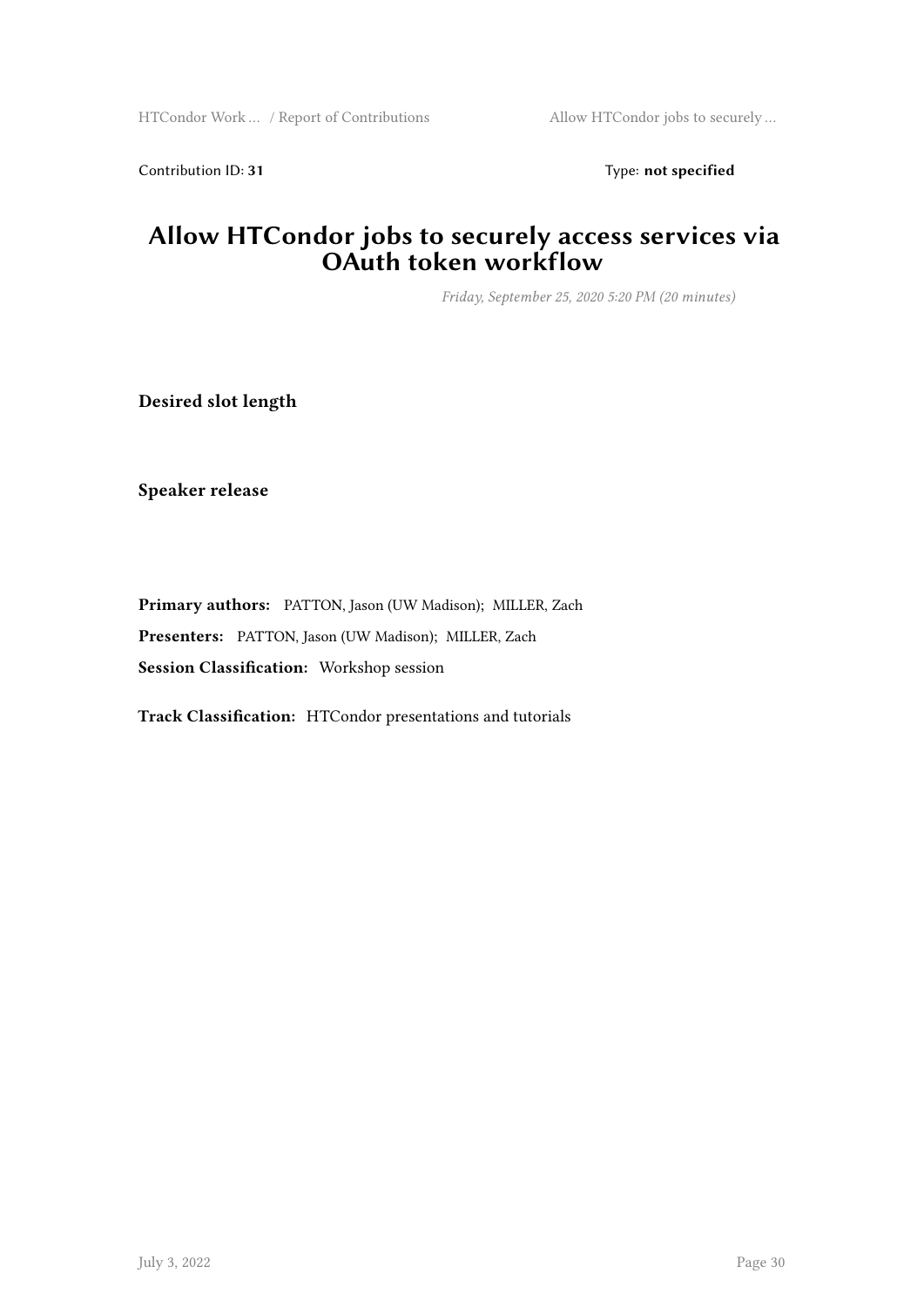Contribution ID: 32 Type: **not specified** 

### **HTCondor Offline: Running on isolated HPC Systems**

*Thursday, September 24, 2020 4:45 PM (20 minutes)*

**Desired slot length**

**Speaker release**

**Primary author:** FREY, James (University of Wisconsin Madison (US)) **Presenter:** FREY, James (University of Wisconsin Madison (US)) **Session Classification:** Workshop session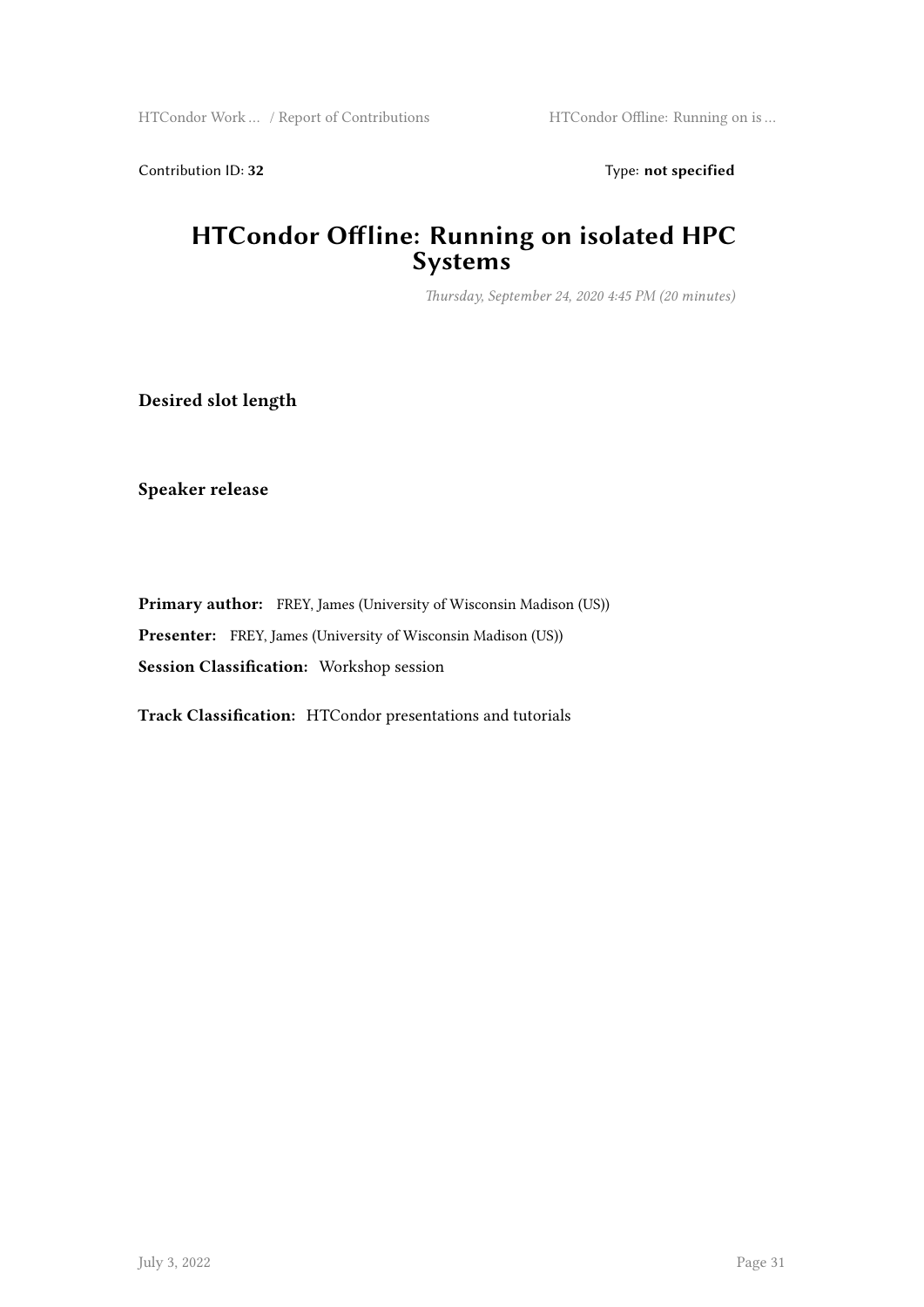Contribution ID: 33 Type: **not specified** 

# **HTCondor's Python API - The Python Bindings**

*Friday, September 25, 2020 3:10 PM (25 minutes)*

**Desired slot length**

**Speaker release**

**Primary author:** PATTON, Jason (UW Madison)

**Presenter:** PATTON, Jason (UW Madison)

**Session Classification:** Workshop session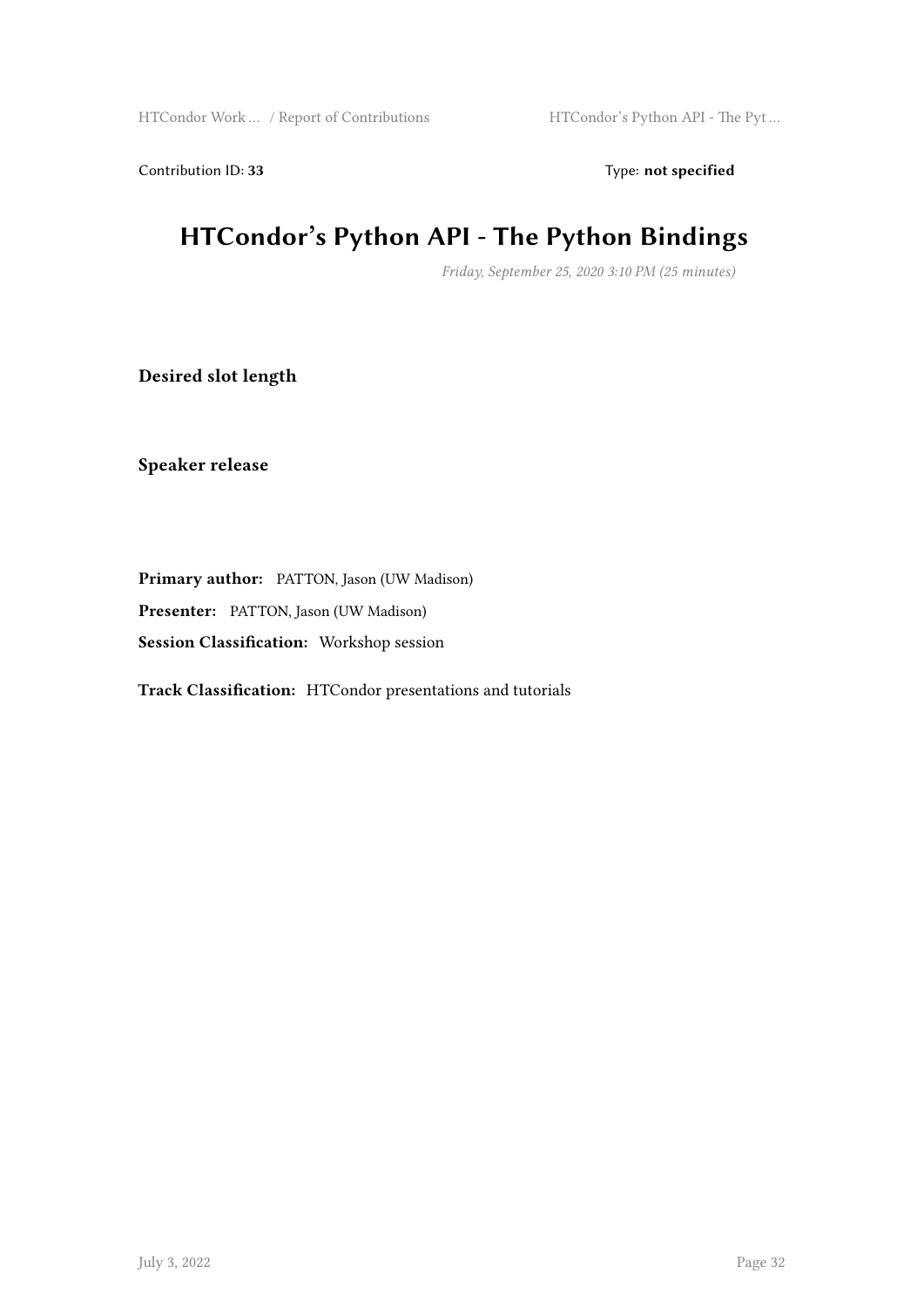Contribution ID: 34 Type: **not specified** 

# **HTMap: Pythonic High Throughput Computing**

*Friday, September 25, 2020 3:35 PM (10 minutes)*

**Desired slot length**

**Speaker release**

**Primary author:** TANNENBAUM, Todd (Univ of Wisconsin-Madison, Wisconsin, USA) **Presenter:** TANNENBAUM, Todd (Univ of Wisconsin-Madison, Wisconsin, USA) **Session Classification:** Workshop session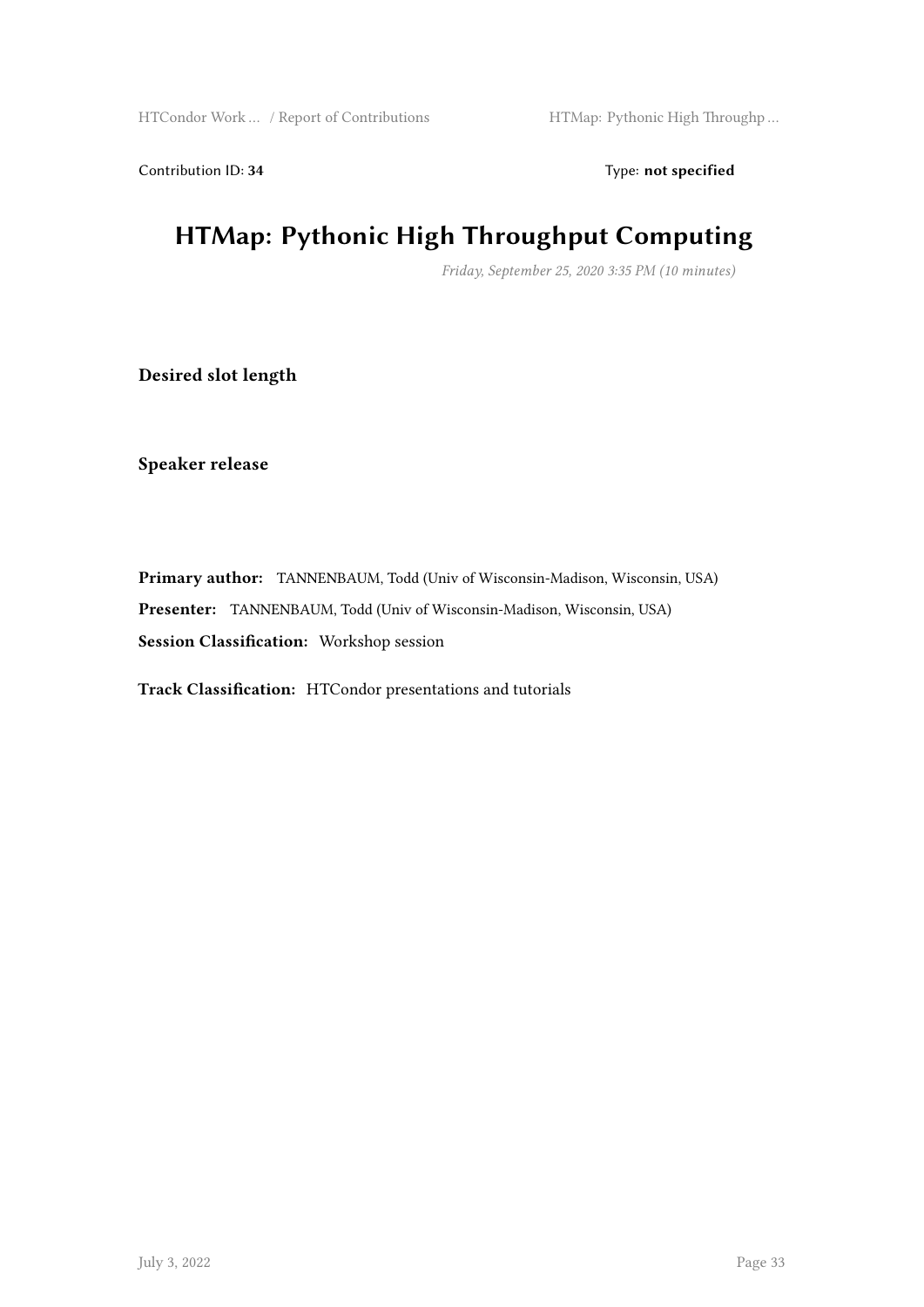Contribution ID: 35 Type: **not specified** 

### **REST API to HTCondor**

*Friday, September 25, 2020 4:05 PM (10 minutes)*

**Desired slot length**

**Speaker release**

**Primary author:** SELMECI, Matyas (University of Wisconsin - Madison) **Presenter:** SELMECI, Matyas (University of Wisconsin - Madison) **Session Classification:** Workshop session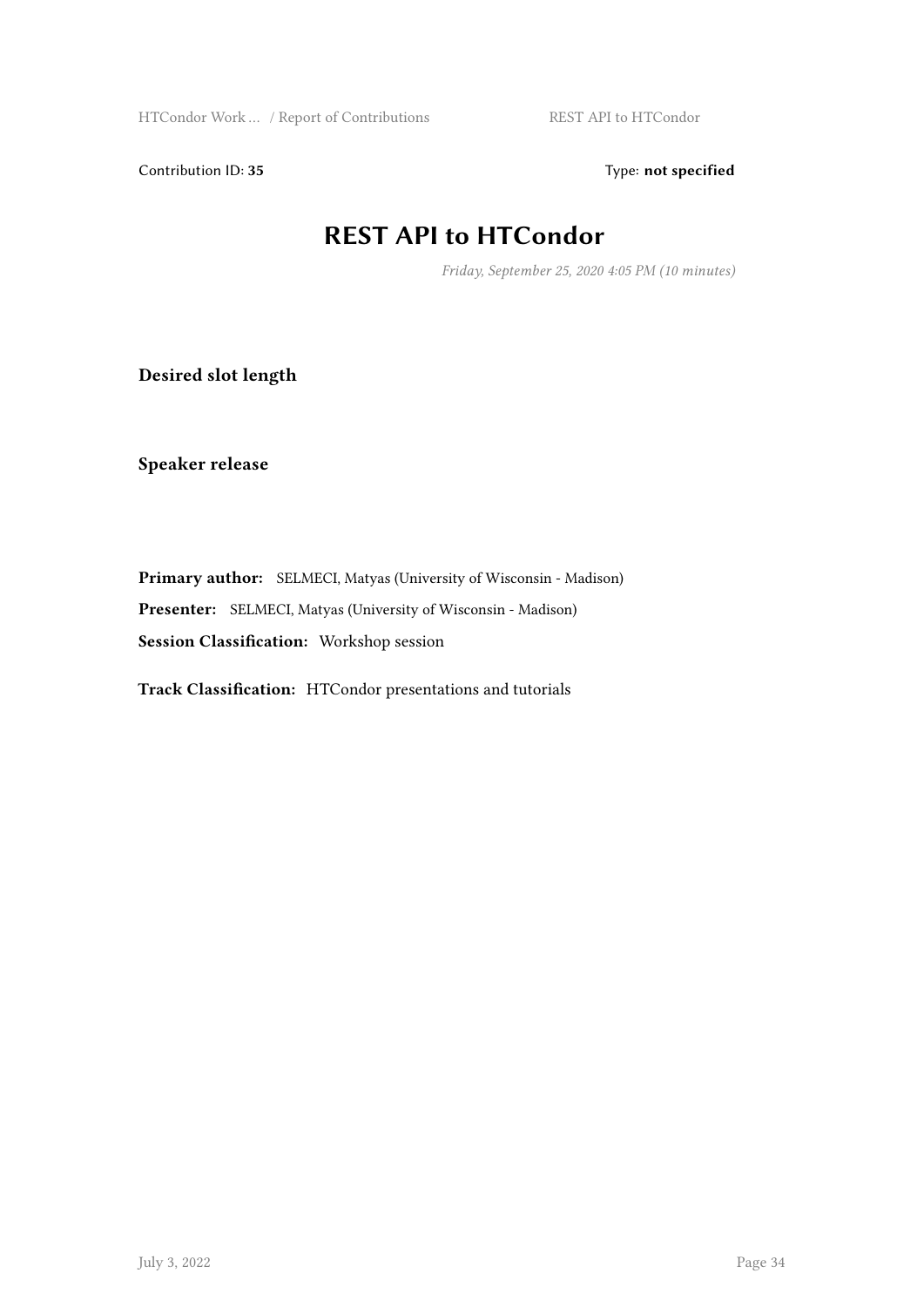HTCondor Work … / Report of Contributions Classified Ads in HTCondor

Contribution ID: 36 Type: **not specified** 

# **Classified Ads in HTCondor**

*Tuesday, September 22, 2020 5:20 PM (20 minutes)*

**Desired slot length**

**Speaker release**

**Primary author:** FREY, James (University of Wisconsin Madison (US)) **Presenter:** FREY, James (University of Wisconsin Madison (US)) **Session Classification:** Workshop session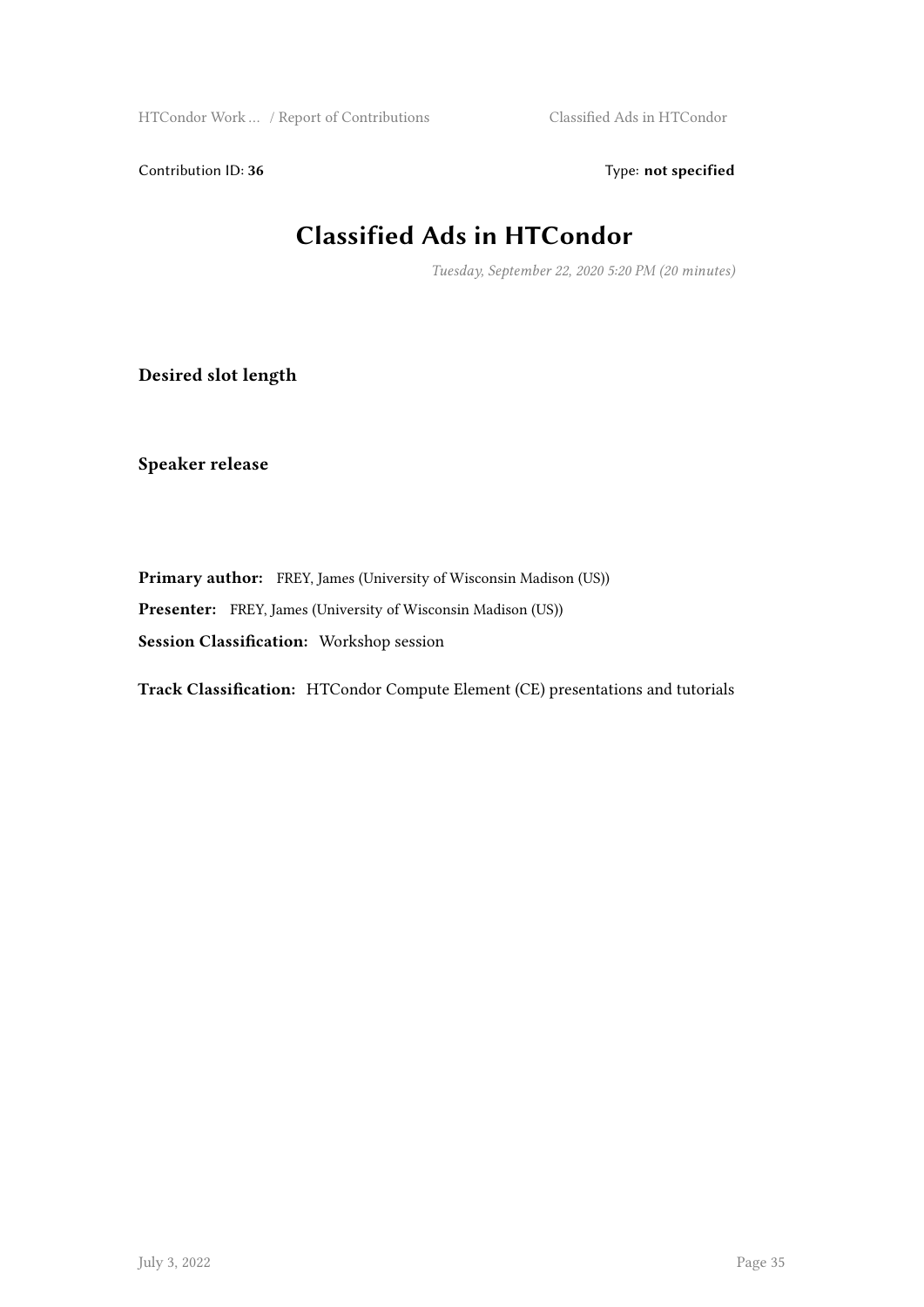HTCondor Work ... / Report of Contributions Job Submission Transformations

Contribution ID: 37 Type: **not specified** 

# **Job Submission Transformations**

*Tuesday, September 22, 2020 5:40 PM (20 minutes)*

**Desired slot length**

**Speaker release**

**Primary author:** KNOELLER, John (University of Wisconsin-Madison) **Presenter:** KNOELLER, John (University of Wisconsin-Madison) **Session Classification:** Workshop session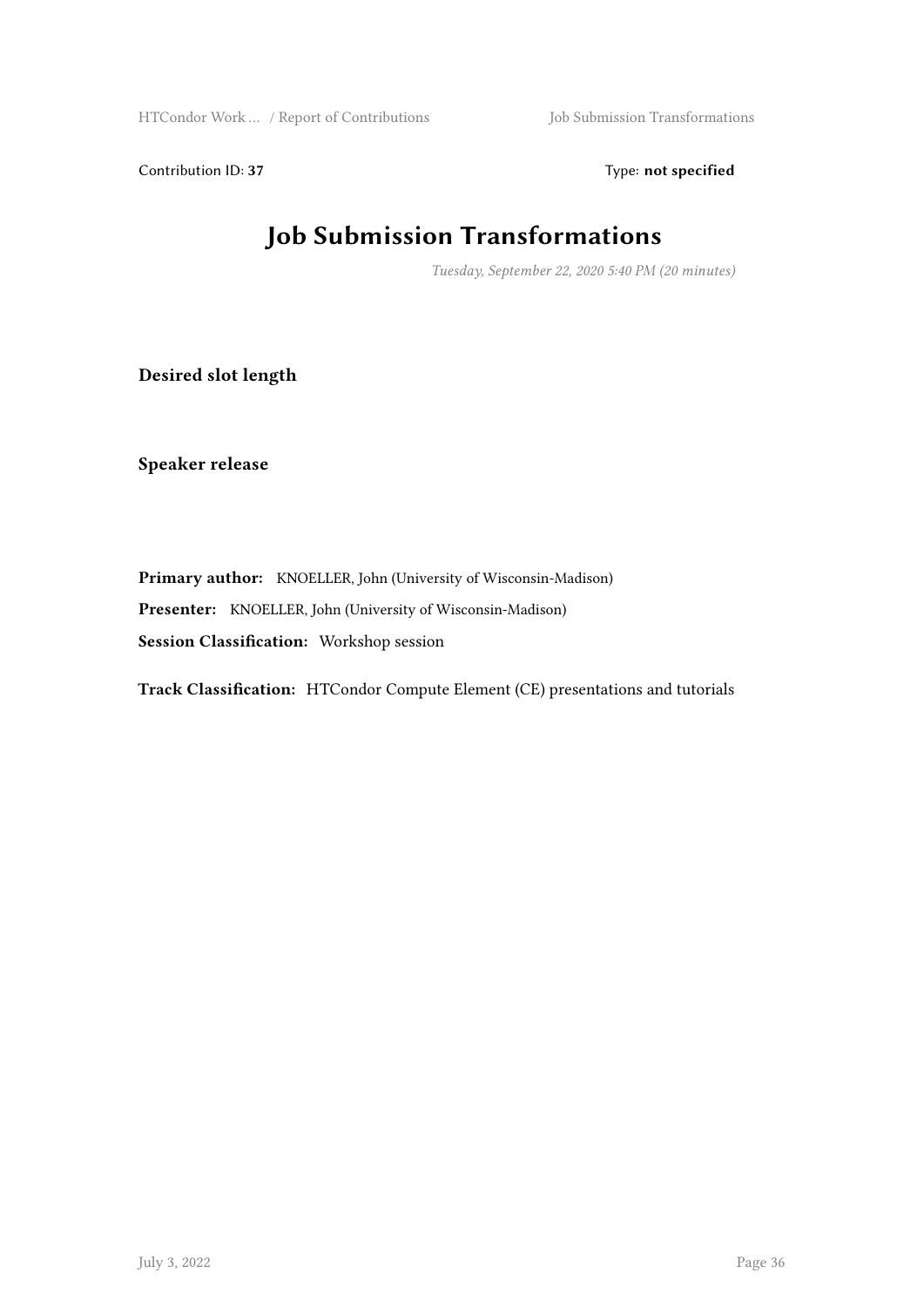HTCondor Work ... / Report of Contributions HTCondor-CE Overview

Contribution ID: 38 Type: **not specified** 

# **HTCondor-CE Overview**

*Wednesday, September 23, 2020 2:50 PM (35 minutes)*

**Desired slot length**

**Speaker release**

**Primary author:** LIN, Brian Hua (University of Wisconsin - Madison) **Presenter:** LIN, Brian Hua (University of Wisconsin - Madison) **Session Classification:** Workshop session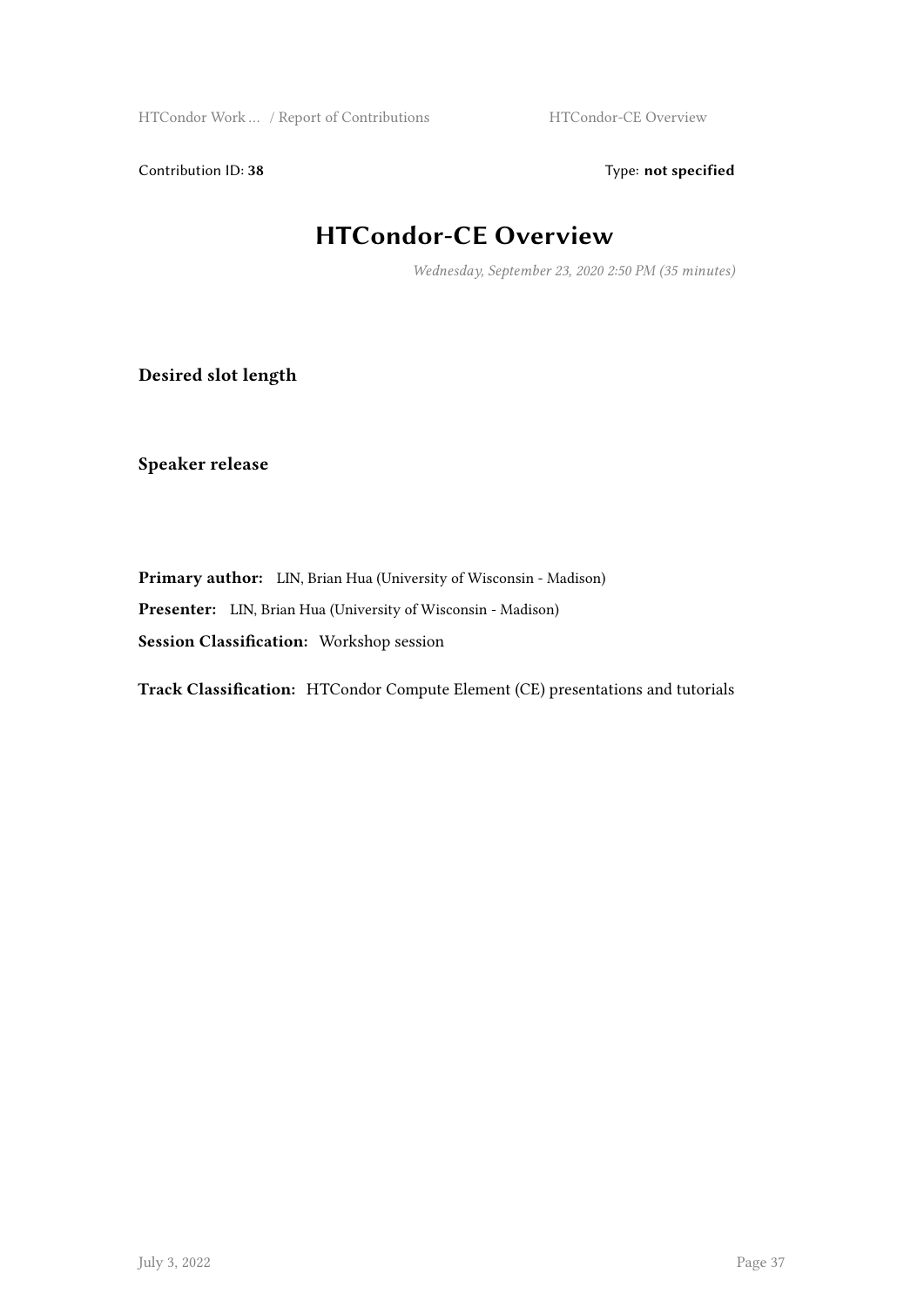Contribution ID: 39 Type: **not specified** 

# **HTCondor-CE Configuration**

*Wednesday, September 23, 2020 3:45 PM (20 minutes)*

**Desired slot length**

**Speaker release**

**Primary author:** LIN, Brian Hua (University of Wisconsin - Madison) **Presenter:** LIN, Brian Hua (University of Wisconsin - Madison) **Session Classification:** Workshop session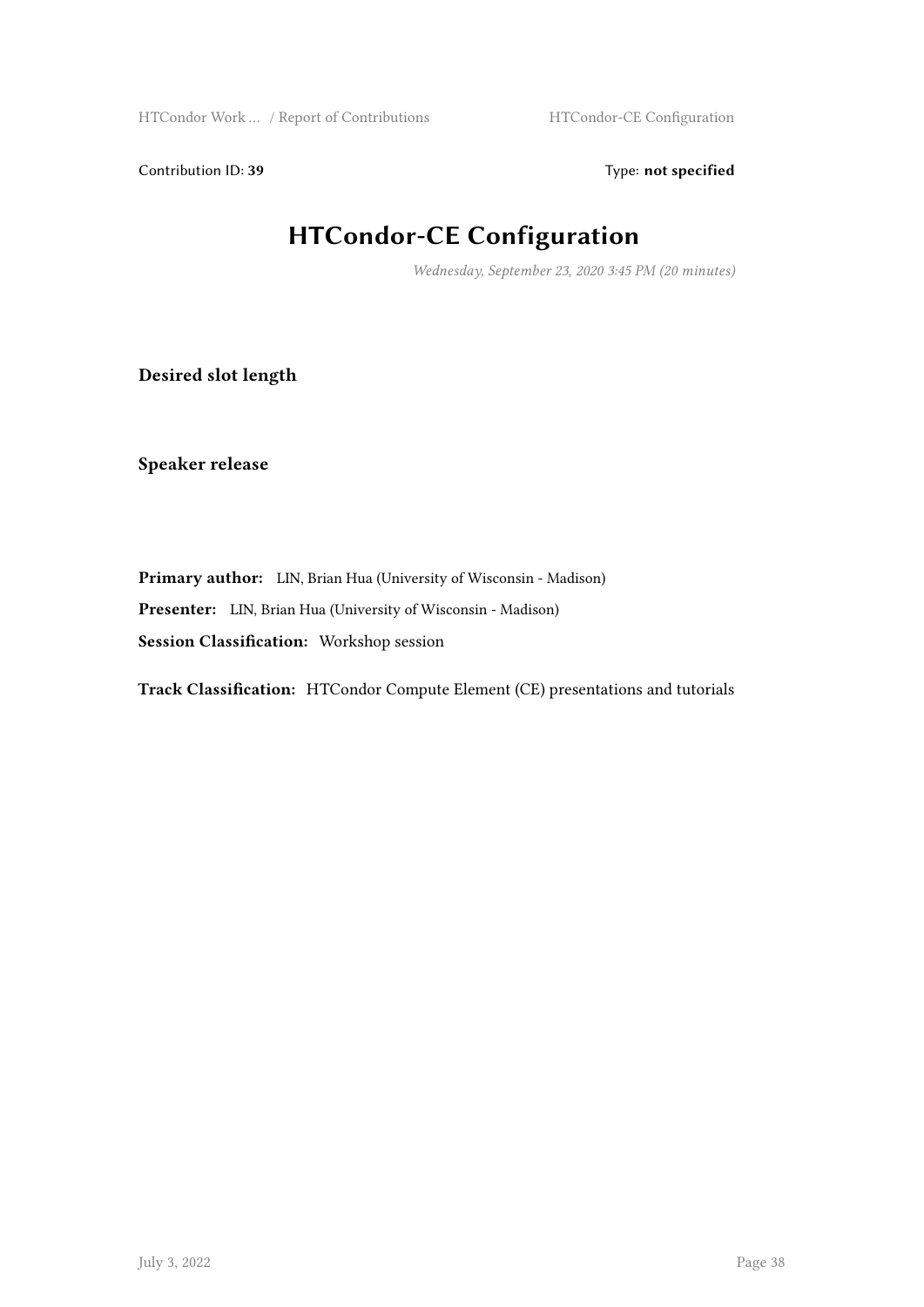HTCondor Work ... / Report of Contributions HTCondor-CE Live Installation

Contribution ID: 40 Type: **not specified** 

# **HTCondor-CE Live Installation**

*Wednesday, September 23, 2020 4:40 PM (15 minutes)*

**Desired slot length**

**Speaker release**

**Primary author:** LIN, Brian Hua (University of Wisconsin - Madison) **Presenter:** LIN, Brian Hua (University of Wisconsin - Madison) **Session Classification:** Workshop session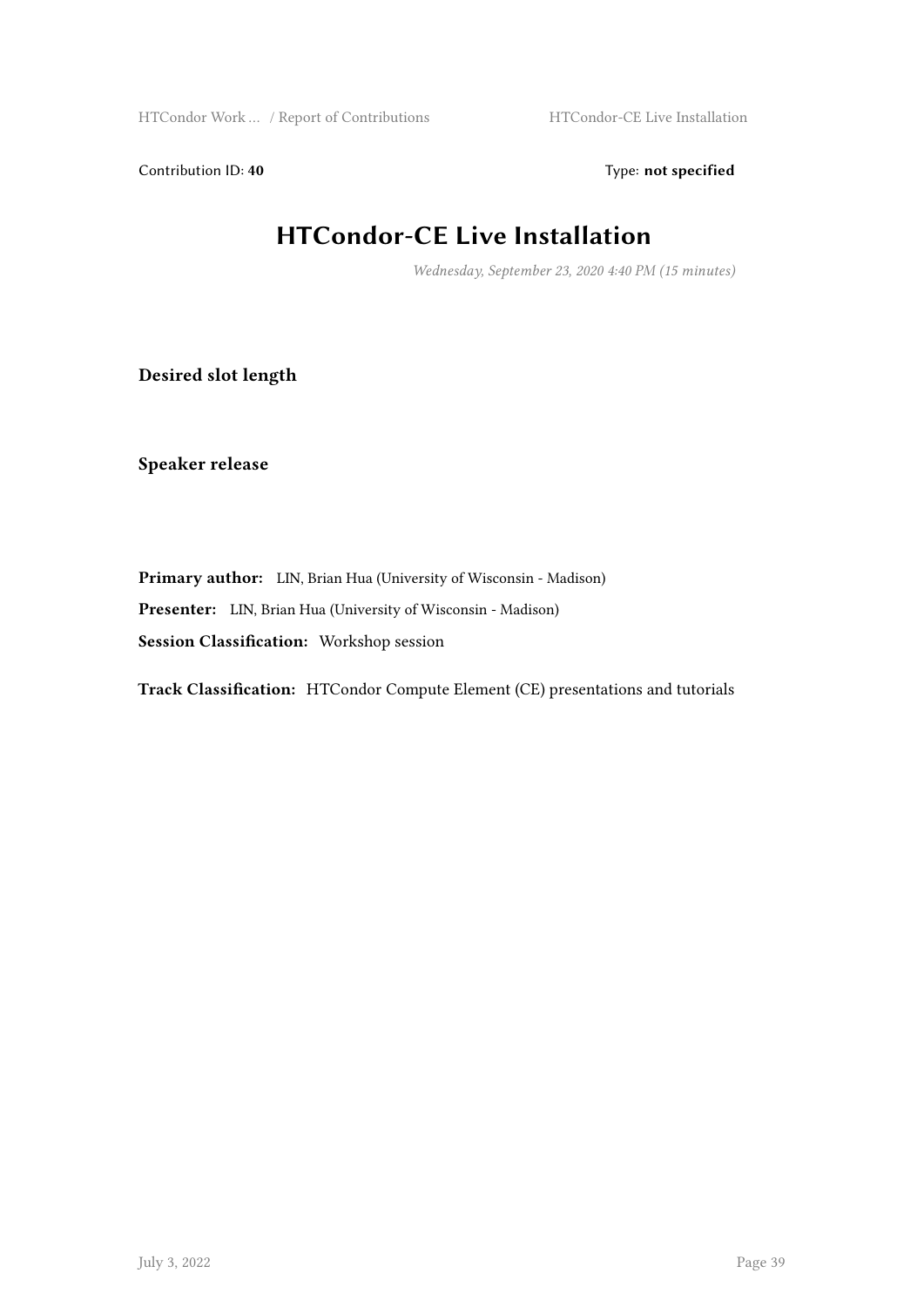HTCondor Work ... / Report of Contributions HTCondor-CE Troubleshooting

Contribution ID: 41 Type: **not specified** 

# **HTCondor-CE Troubleshooting**

*Wednesday, September 23, 2020 4:55 PM (15 minutes)*

**Desired slot length**

**Speaker release**

**Primary author:** LIN, Brian Hua (University of Wisconsin - Madison) **Presenter:** LIN, Brian Hua (University of Wisconsin - Madison) **Session Classification:** Workshop session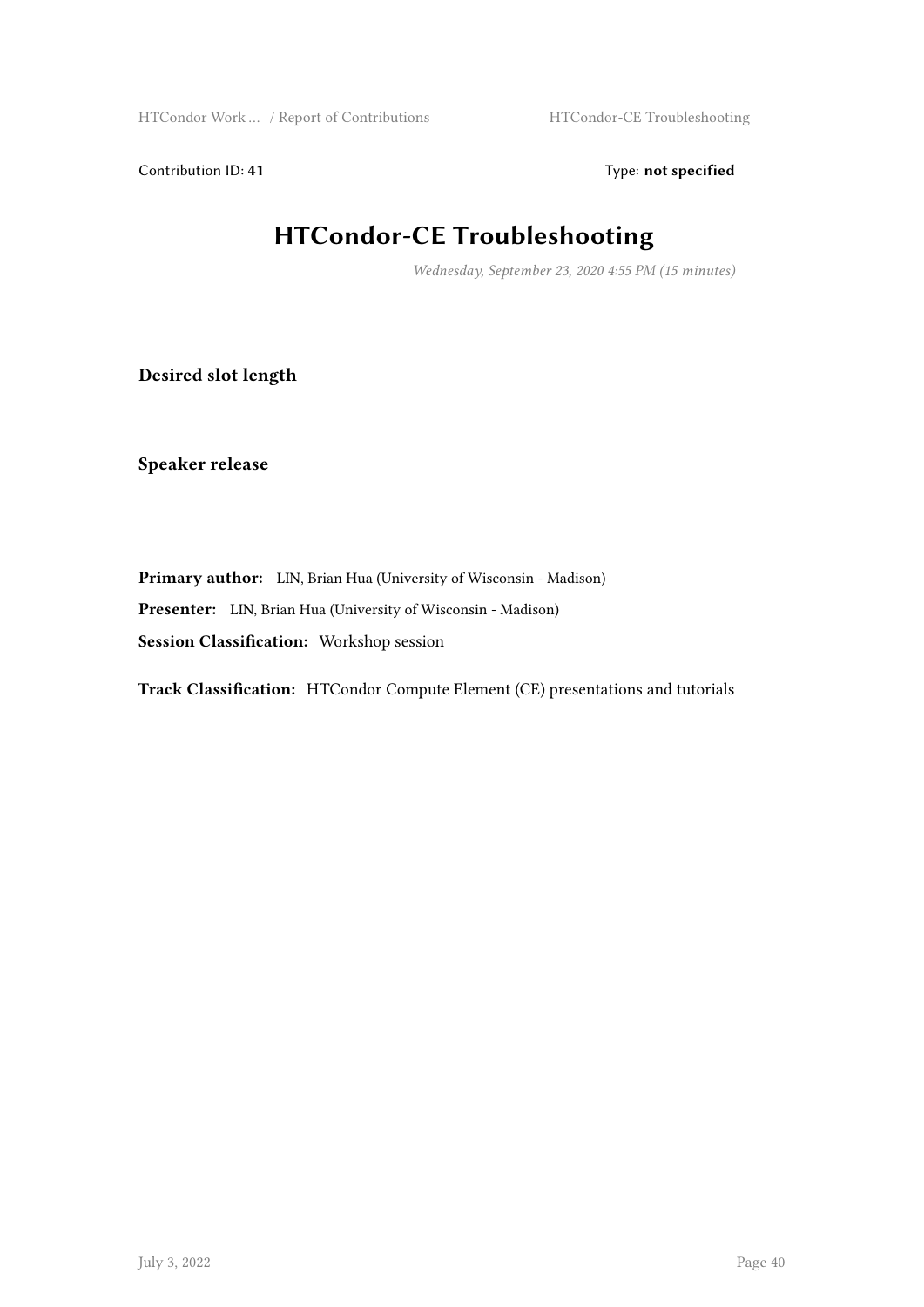HTCondor Work ... / Report of Contributions What is next for the HTCondor-CE?

Contribution ID: 42 Type: **not specified** 

# **What is next for the HTCondor-CE?**

*Wednesday, September 23, 2020 5:10 PM (10 minutes)*

**Desired slot length**

**Speaker release**

**Primary author:** LIN, Brian Hua (University of Wisconsin - Madison) **Presenter:** LIN, Brian Hua (University of Wisconsin - Madison) **Session Classification:** Workshop session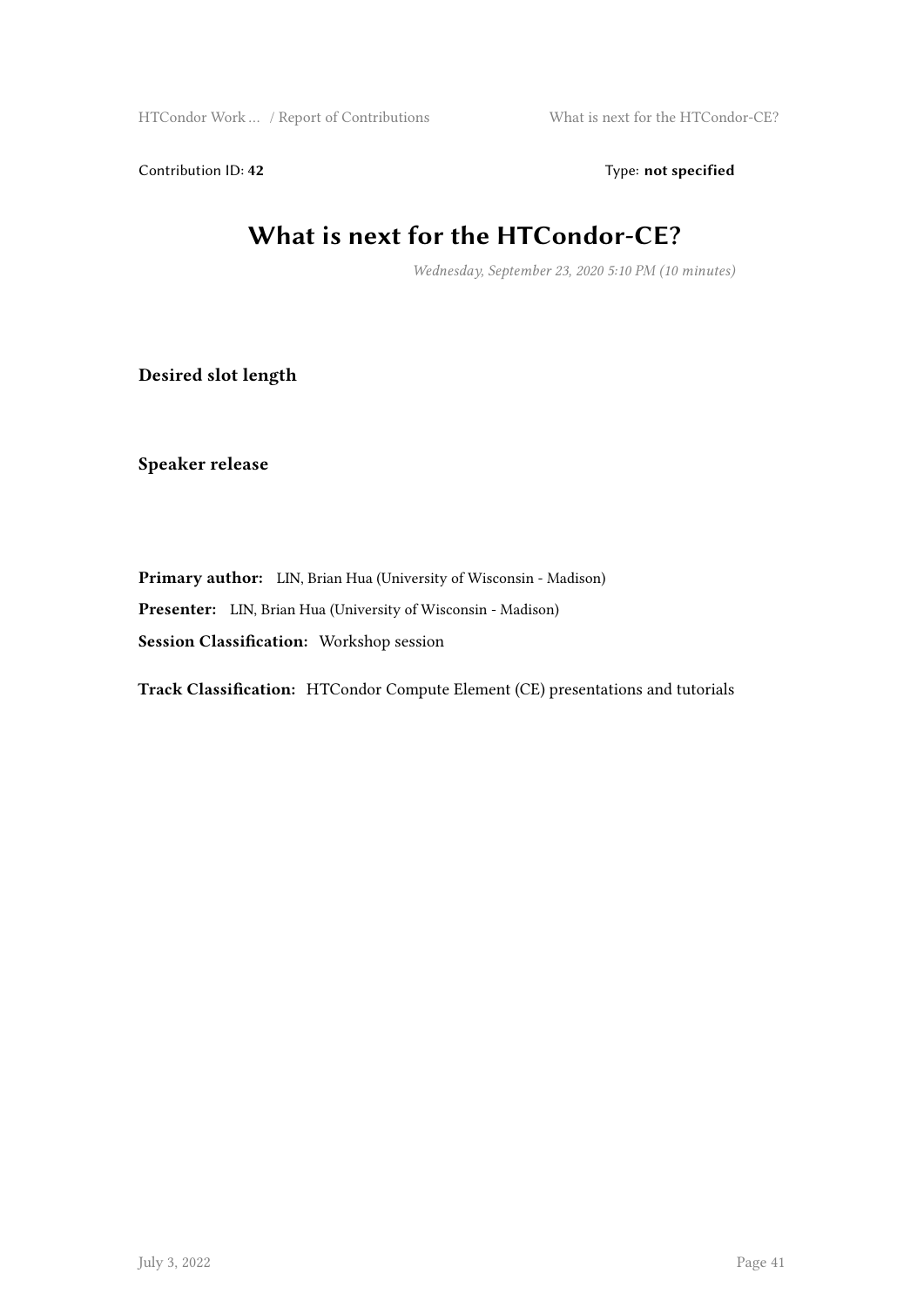HTCondor Work ... / Report of Contributions Welcome, logistics

Contribution ID: 43 Type: **not specified** 

# **Welcome, logistics**

*Monday, September 21, 2020 2:50 PM (10 minutes)*

**Desired slot length**

**Speaker release**

**Primary author:** MEINHARD, Helge (CERN)

**Presenter:** MEINHARD, Helge (CERN)

**Session Classification:** Workshop session

**Track Classification:** Miscellaneous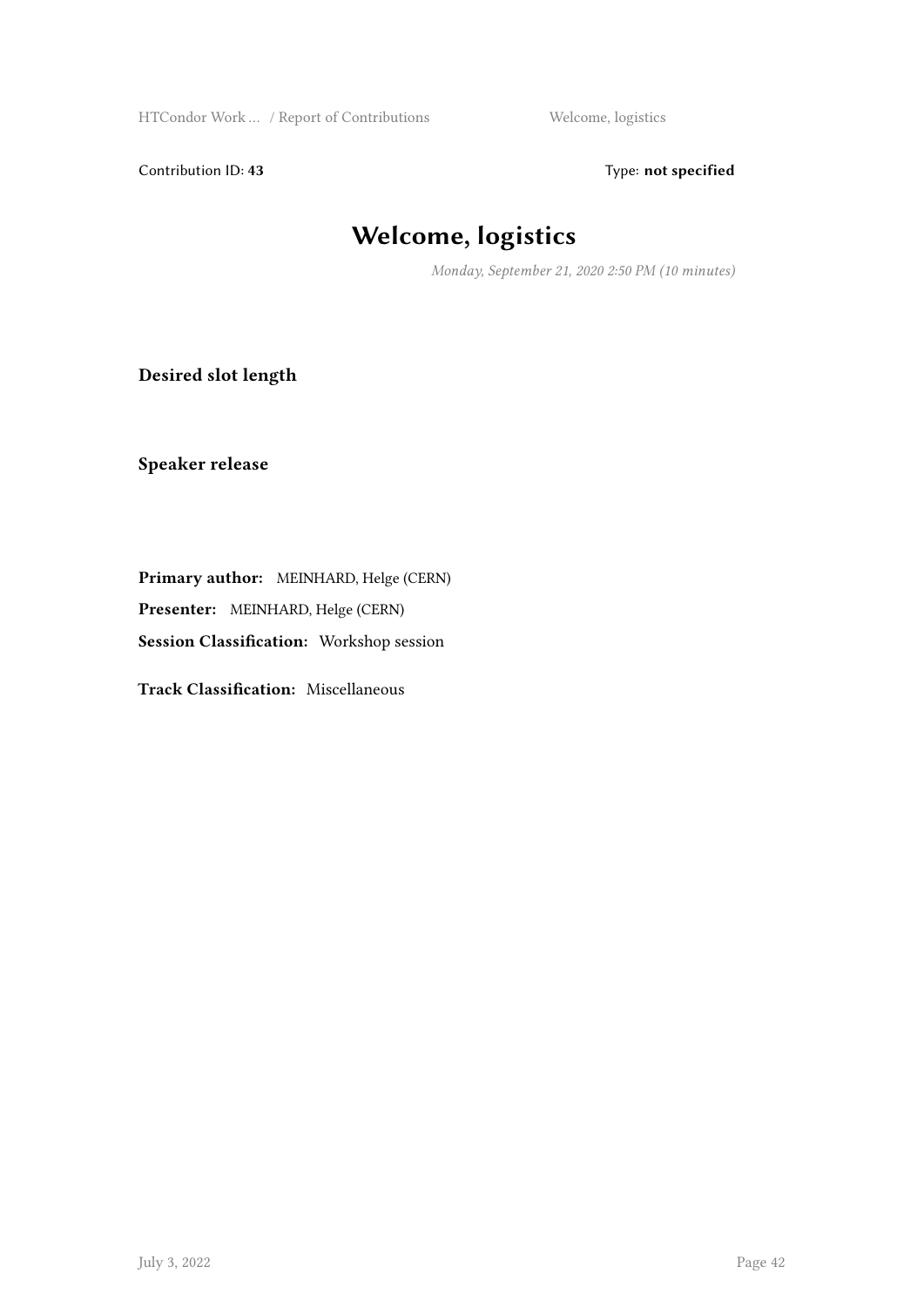HTCondor Work ... / Report of Contributions Workshop wrap-up

Contribution ID: 44 Type: **not specified** 

# **Workshop wrap-up**

*Friday, September 25, 2020 5:40 PM (15 minutes)*

**Desired slot length**

**Speaker release**

**Primary author:** MEINHARD, Helge (CERN)

**Presenter:** MEINHARD, Helge (CERN)

**Session Classification:** Workshop session

**Track Classification:** Miscellaneous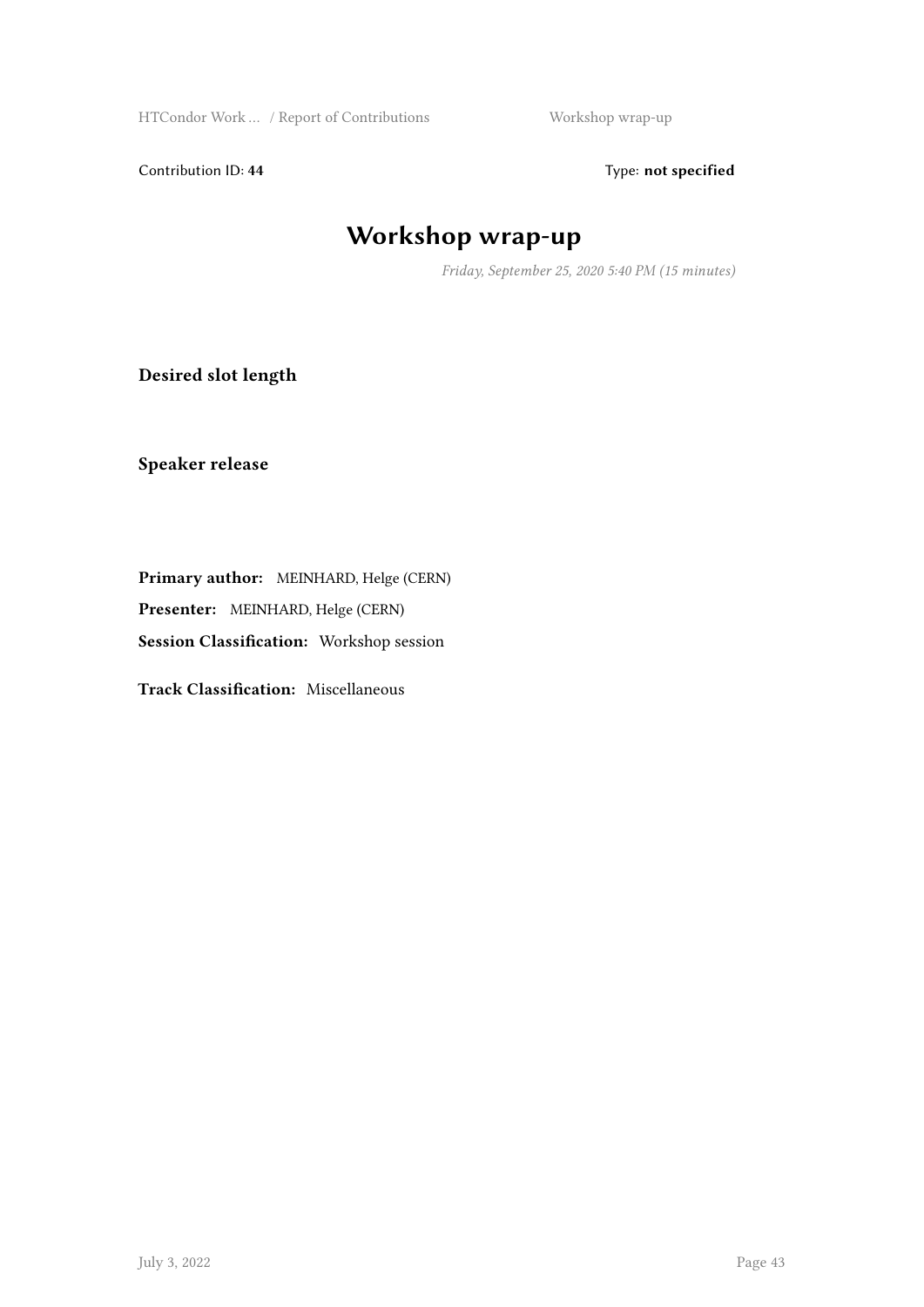HTCondor Work … / Report of Contributions General Office Hour Lobby

Contribution ID: 45 Type: **not specified** 

# **General Office Hour Lobby**

*Thursday, September 24, 2020 6:00 PM (1 hour)*

For general questions, open discussions, getting started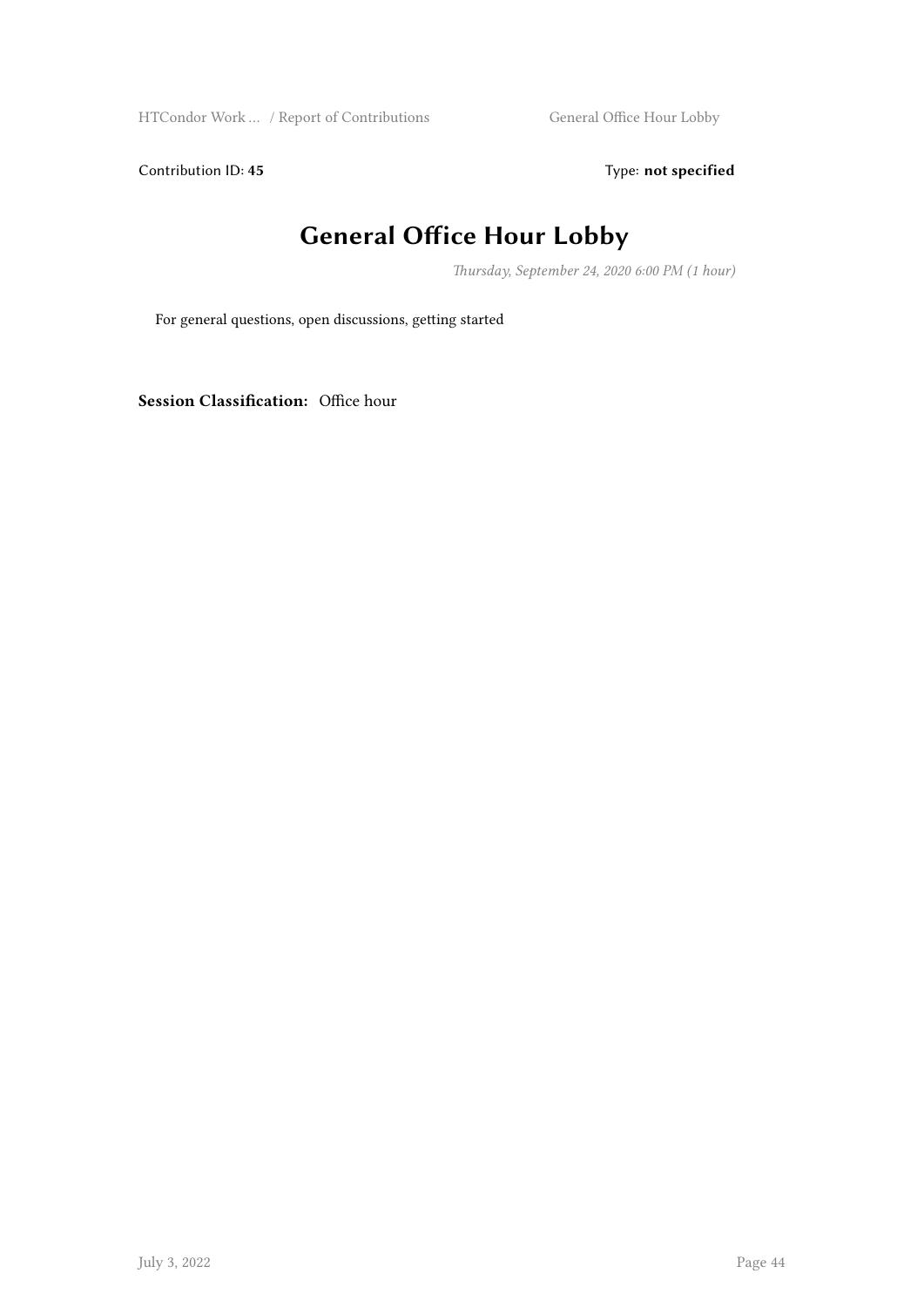HTCondor Work ... / Report of Contributions Using HTCondor

Contribution ID: 46 **Type:** not specified

# **Using HTCondor**

*Thursday, September 24, 2020 6:00 PM (1 hour)*

For people who want to submit workflows and have questions about using the command line tools or developer APIs (Python, REST)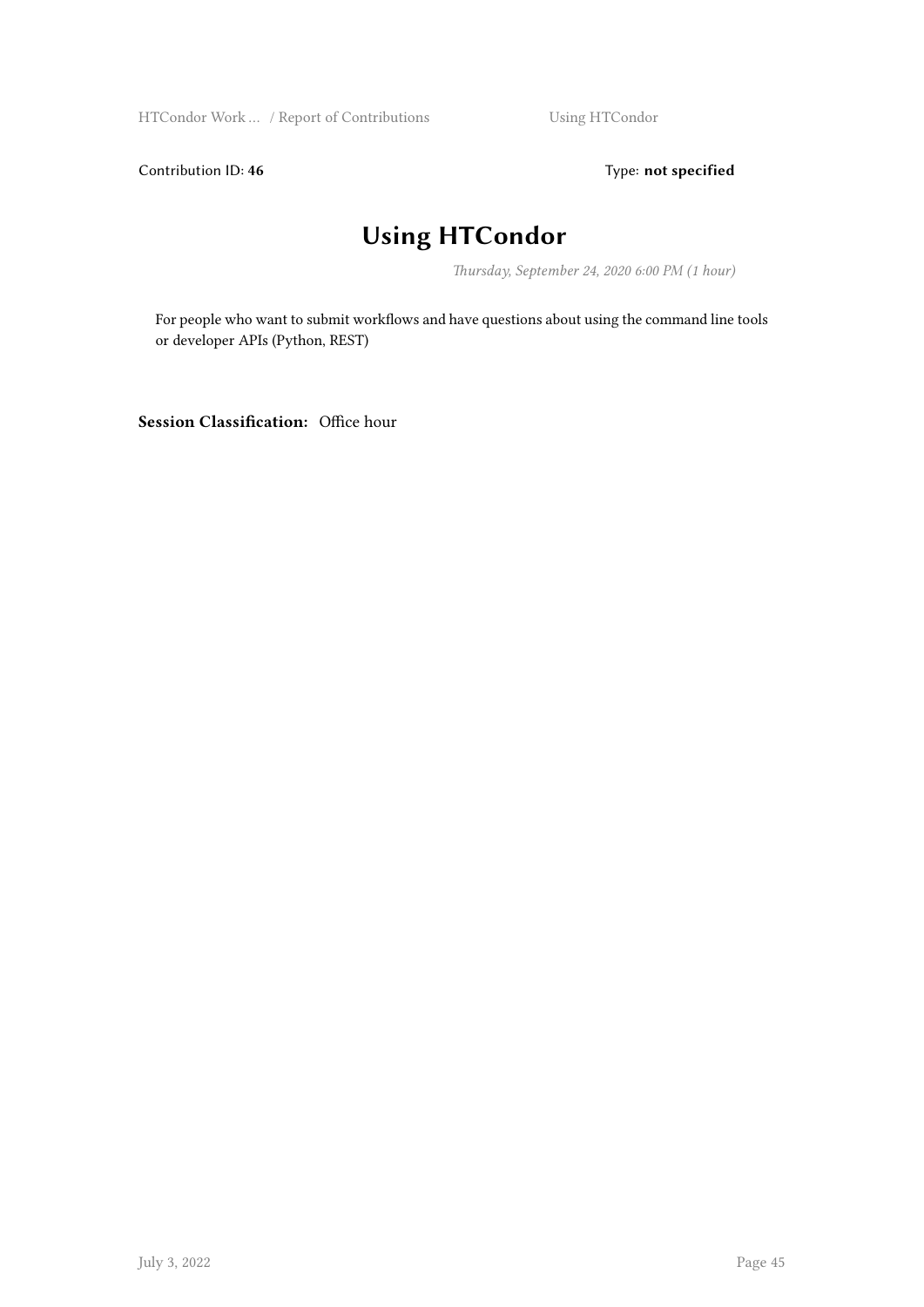HTCondor Work … / Report of Contributions Administrating HTCondor at a loc …

Contribution ID: 47 Type: **not specified** 

# **Administrating HTCondor at a local site**

*Thursday, September 24, 2020 6:00 PM (1 hour)*

For system admins installing and/or configuring an HTCondor pool on their campus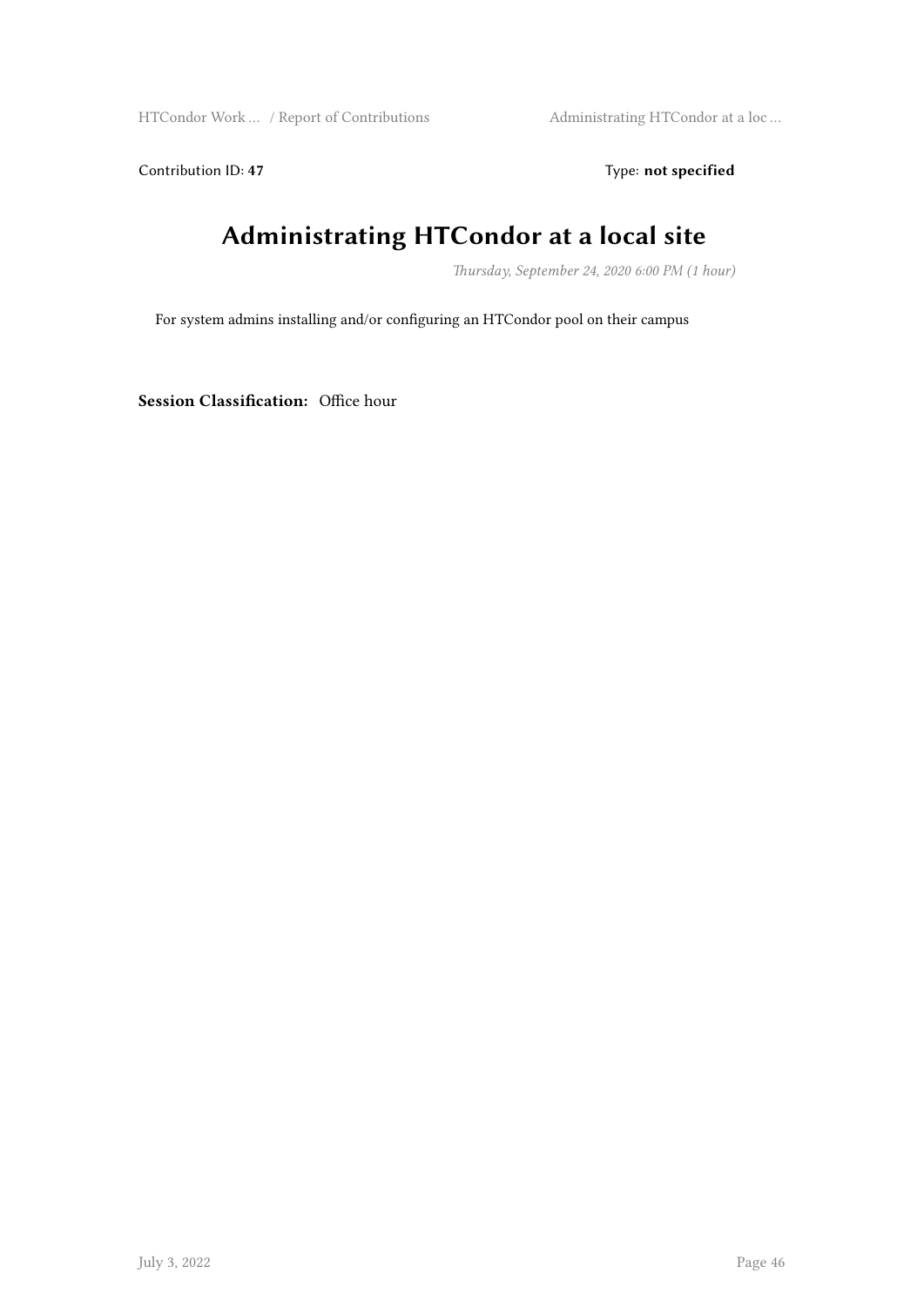HTCondor Work ... / Report of Contributions HTCondor-CE, Grid, and Federation

Contribution ID: 48 Type: **not specified** 

# **HTCondor-CE, Grid, and Federation**

*Thursday, September 24, 2020 6:00 PM (1 hour)*

Questions about grid/cloud: CE, OSG, WLCG, EGI, bursting to HPC/Cloud, etc.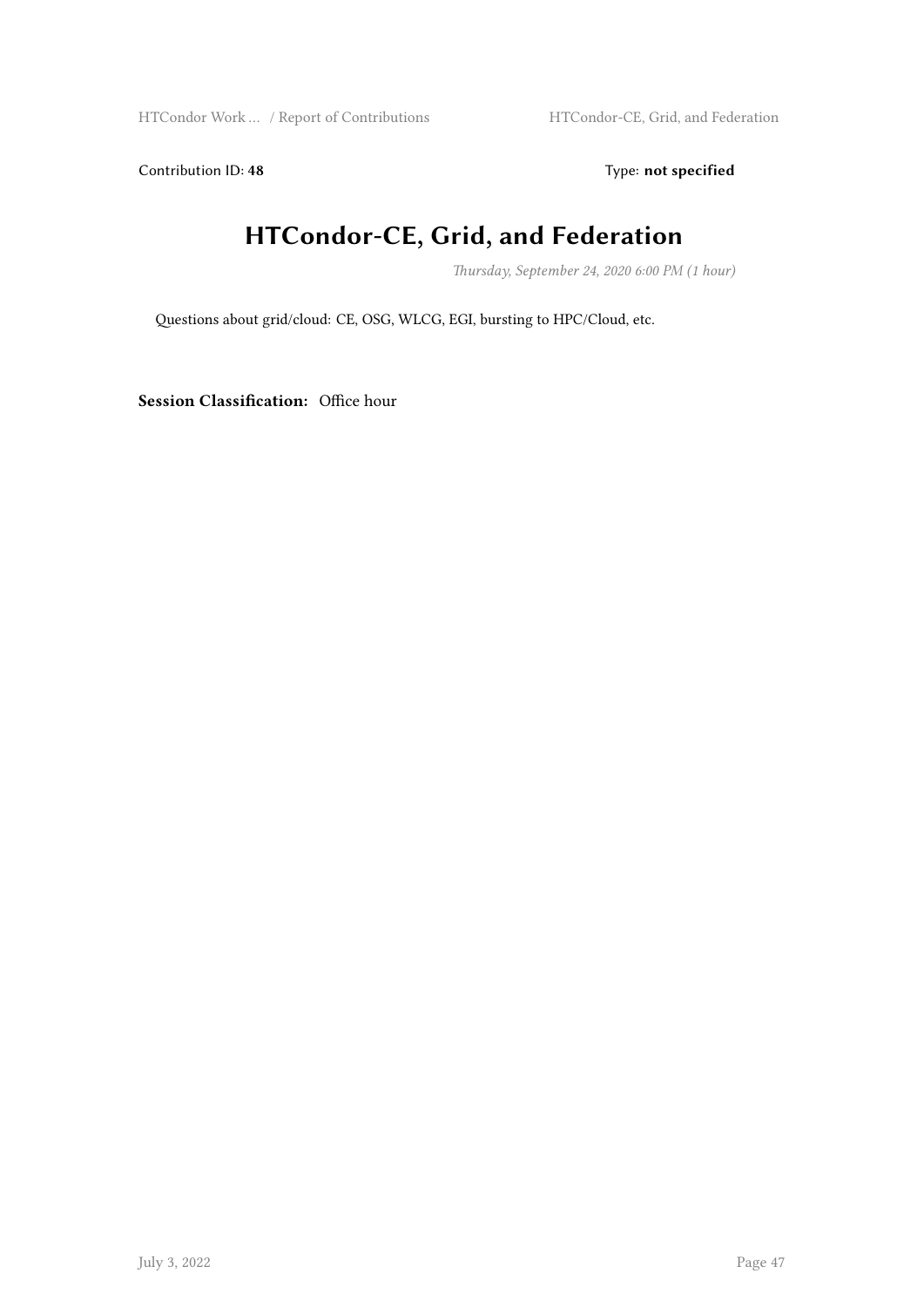HTCondor Work … / Report of Contributions General Office Hour Lobby

Contribution ID: 49 Type: **not specified** 

# **General Office Hour Lobby**

*Tuesday, September 22, 2020 6:00 PM (1 hour)*

For general questions, open discussions, getting started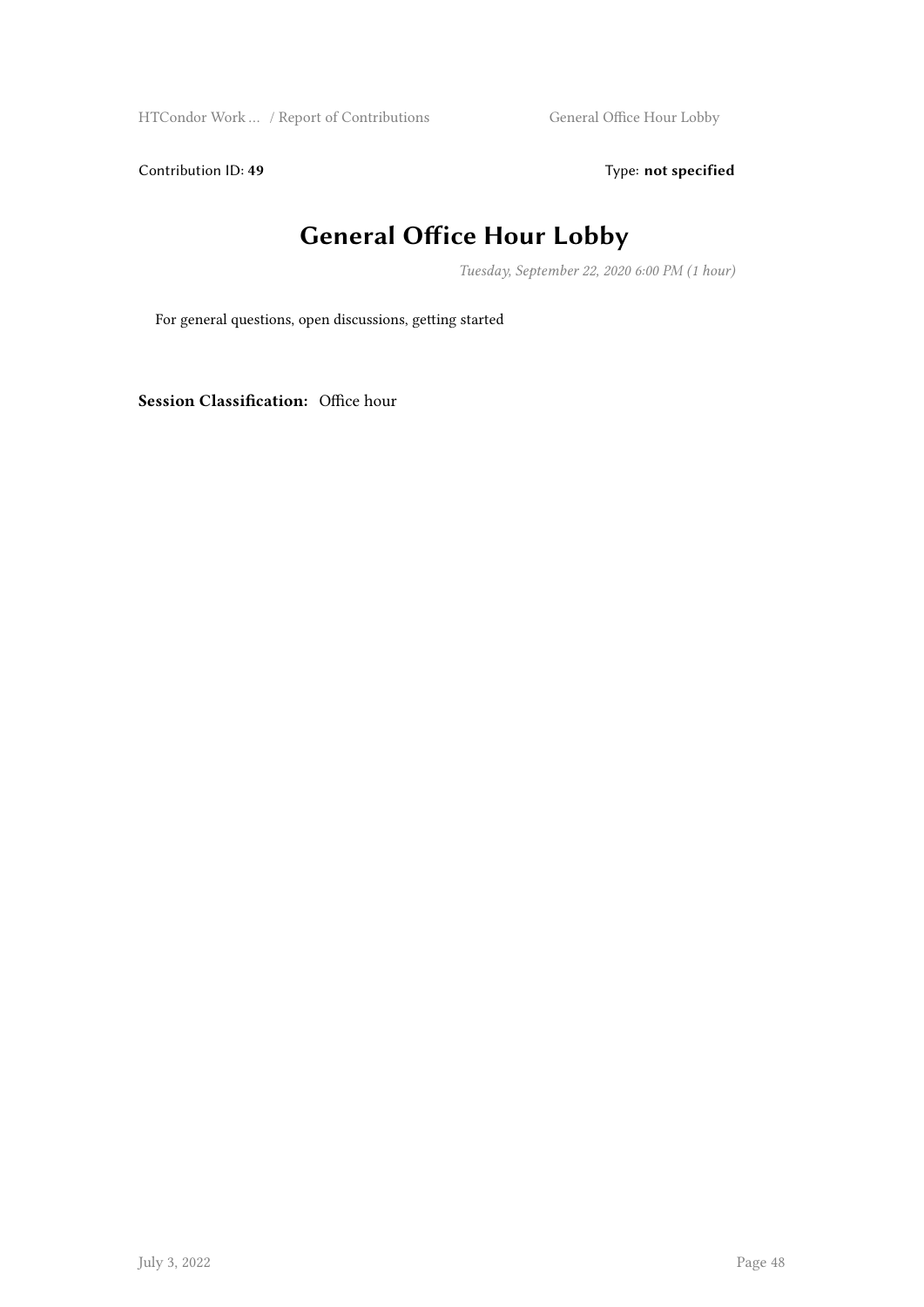HTCondor Work ... / Report of Contributions Using HTCondor

Contribution ID: 50 **Type:** not specified

# **Using HTCondor**

*Tuesday, September 22, 2020 6:00 PM (1 hour)*

For people who want to submit workflows and have questions about using the command line tools or developer APIs (Python, REST)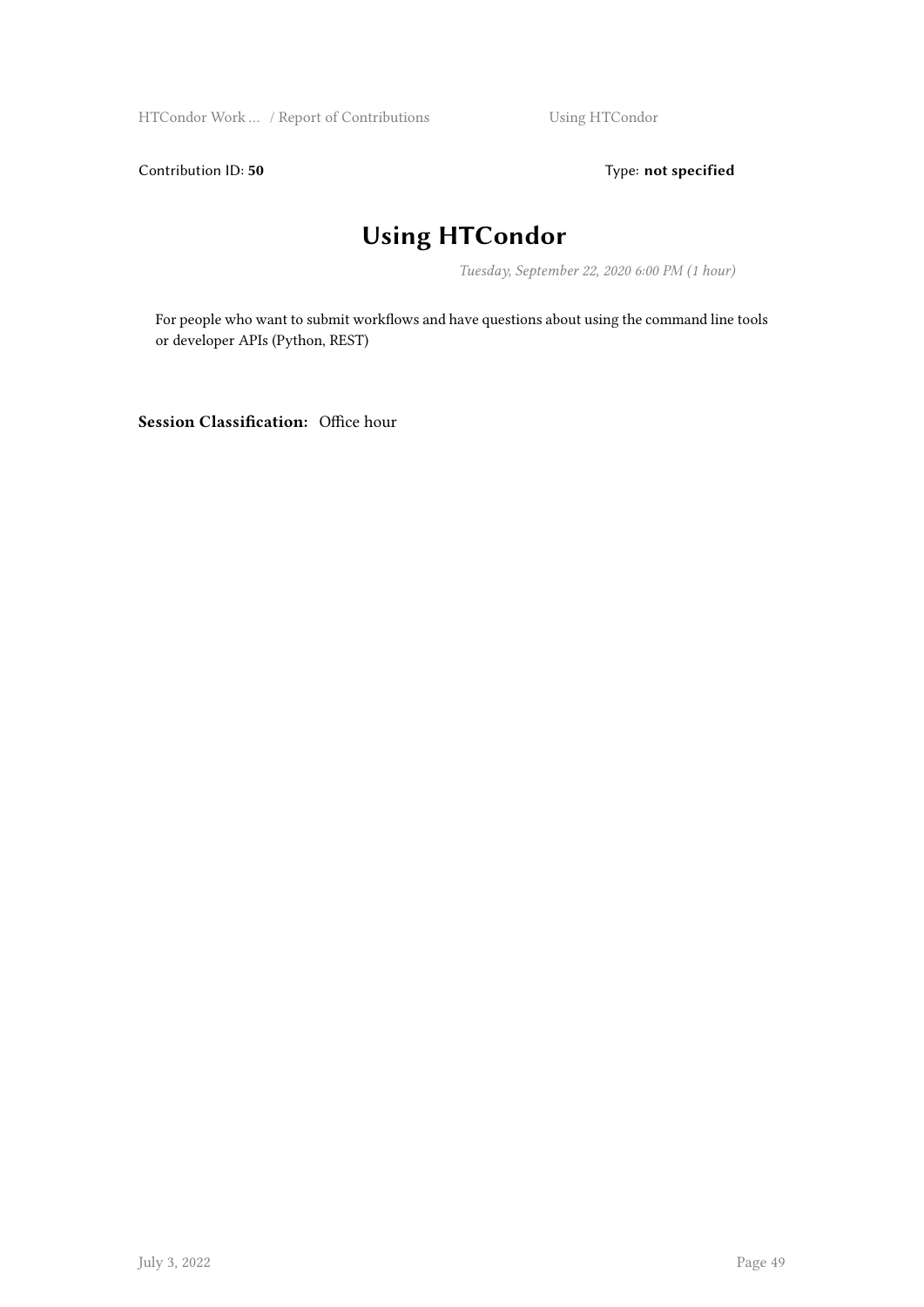HTCondor Work … / Report of Contributions Administrating HTCondor at a loc …

Contribution ID: 51 Type: **not specified** 

# **Administrating HTCondor at a local site**

*Tuesday, September 22, 2020 6:00 PM (1 hour)*

For system admins installing and/or configuring an HTCondor pool on their campus